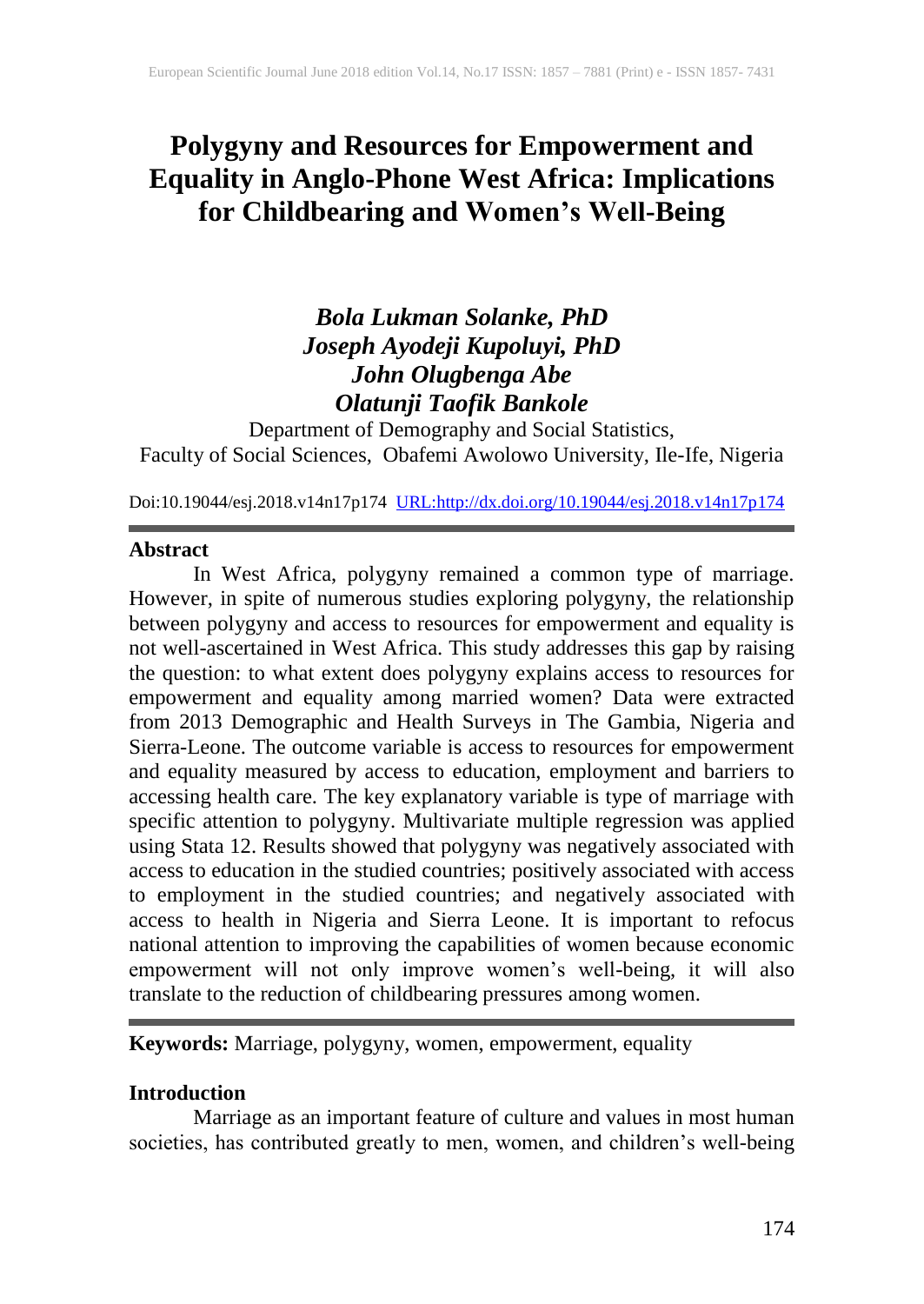across the world (Demo & Acock 1996; Williams 2003). In Sub Saharan Africa, the major types of marriage are monogamy (the union of a man and a woman) and polygyny (the union of a man and more than one woman at a time). Though, the type of marriage sanctioned by the legal system in most Sub Saharan African countries is monogamy (Scheidel 2008; Cahu, Fall & Ponguo 2011), the practice of polygyny remains common in many parts of Africa particularly West Africa (Dauphin 2013). In many West African countries, polygyny not only remained strongly embedded in cultural practice, it has also continued to generate controversies regarding its desirability and effects on women's welfare and general well-being.

Studies have examined the effects of polygyny on several sociocultural and economic issues (Grossbard 1976; Becker 1974; Ademola 1994; Jacoby 1995; Tertilt 2005; Anderson 2007; Gould, Moav & Simhon 2012; Naksomboon 2013; Lawson, James, Ngadaya, Ngowi, Mfinanga & Mulder 2015). Some of these studies argued that polygyny benefits both men and women economically and does not culturally harm them, while some argued that polygyny adversely affect economic and social development. A number of studies have also examined the effects of polygyny on women's sexual and reproductive health (Struensee 2005; Al-Krenawi & Graham 2006; Duncan 2008; Gyimah 2009; Al-Krenawi, Graham & Al Gharaibeh 2011; Bove, Vala-Haynes & Valeggia 2013; Ickowitz & Mohanty 2015; Cleuziou 2015). Most of these studies described polygyny as oppressive and inimical to women's sexual and reproductive health by stressing how polygyny promotes inequality between husband and wives, and reducing women's capacity to control their sexual and reproductive life.

However, in spite of numerous studies exploring the socio-cultural and health effects of polygyny, the relationship between polygyny and access to resources for empowerment and equality is less well-known in West Africa where the practice of polygyny remains widespread. This study addresses this gap by raising the question: to what extent does polygyny explains access to resources for empowerment and equality among married women? Resources for empowerment and equality represent women's potential to attain economic and social empowerment. In the Demographic and Health Survey (DHS) programme, these resources have been measured by women's education, employment, access to health care and ownership of assets (Head, Zweimueller, Marchena & Hoel 2014). Access to these resources elevates women's socio-economic opportunities, widens their worldviews and economic motivations, and provides them with means to further ensure healthy living for themselves and their children. It also helps women to make more meaningful contributions to the family and society (McCauley, Robey, Blanc, & Geller 1994; Pong 1995; Population Reference Bureau [PRB] 2000; Luttrell, Quiroz, Scrutton & Bird 2009). In addition,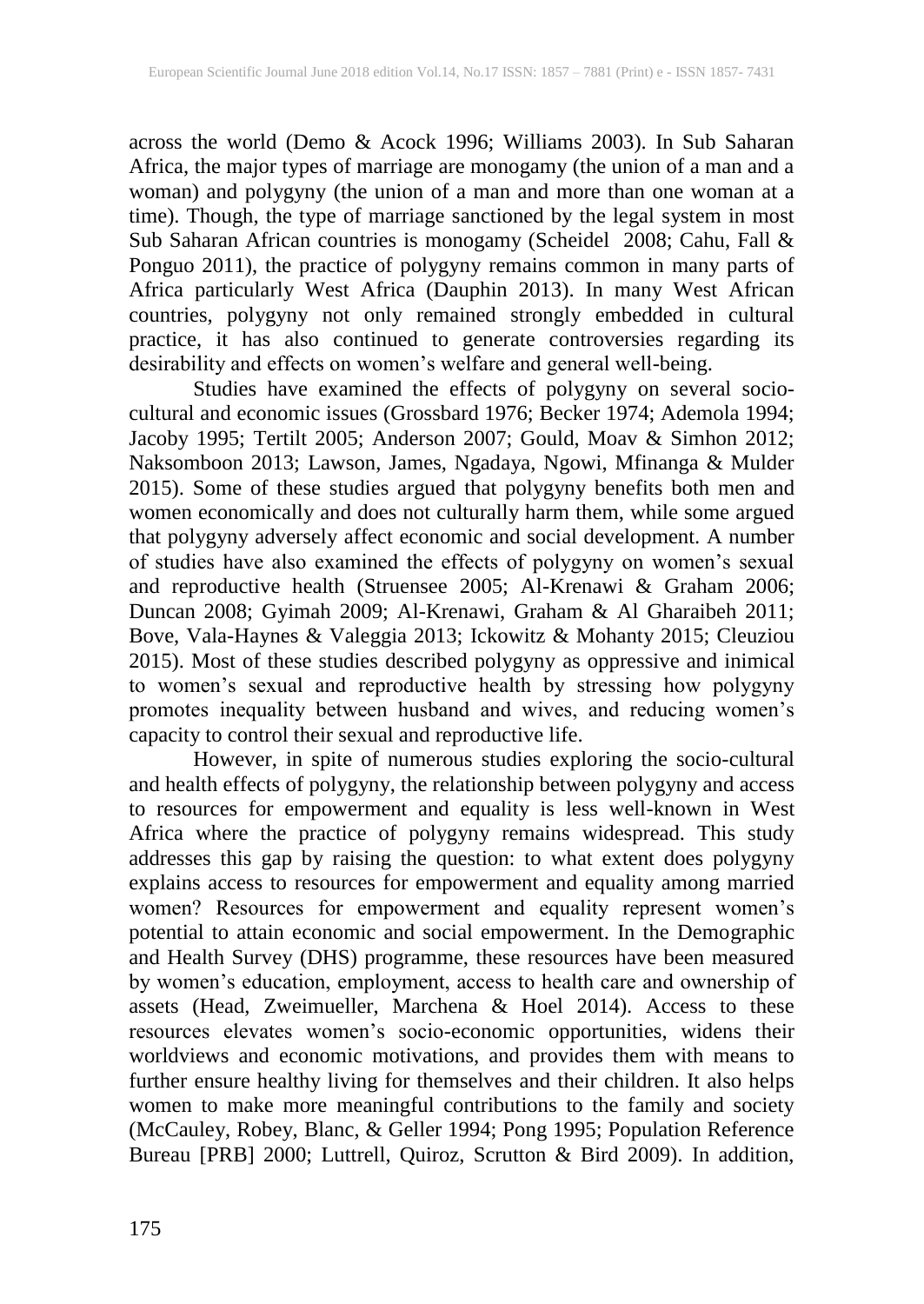research evidence abounds that access to resources for empowerment and equality particularly education and employment impact women's fertility and reproductive behaviour by accelerating the pace of fertility decline and improving women's use of reproductive health services (Agadjanian 2000; Larsen & Hollos 2003; LeVine, LeVine, Rowe, & Schnell-Anzola 2004; Tfaily 2004; Upadhyay & Hindin 2005; Upadhyay, Gipson, Withers, Lewis, Ciaraldi, Fraser *et al*. 2014; Sado, Spaho & Hotchkiss 2014; Corroon, Speizer, Fotso, Akiode, Saad, Calhoun *et al*. 2014).

Knowledge of the links between polygyny and access to resources for empowerment and equality is important to broaden understanding of the processes that may underlie any association between polygyny and women's ability to achieve empowerment. The objectives of this study are to compare access to resources for empowerment and equality among monogamous and polygynous women, and to examine the influence of polygyny on access to resources for empowerment and equality in three Anglo-phone West African countries, namely, The Gambia, Nigeria, and Sierra Leone. This was with the view to discussing the implications of polygyny for women's childbearing experiences and well-being in West Africa. The countries were selected because they have comparable prevalence of polygyny with 39 percent in The Gambia, 33 percent in Nigeria and 35 percent in Sierra Leone (The Gambia Bureau of Statistics & ICF International 2014; National Population Commission & ICF International 2014; Statistics Sierra Leone & ICF International 2014). The study is guided by the hypothesis that polygyny has no influence on women's access to resources for empowerment and equality.

## **Literature Review and Theoretical Focus**

Several authors have provided explanation to the continued prevalence of polygyny in many parts of Africa. These include cultural belief that taking additional wife improves the social and political relevance of the man (Nmah 2012); conditional approval of polygyny by the Islamic faith (Moosa 2009); economic factors such as the possibility of improving household income through the economic activities of the wives (White & Burton 1988); demographic factors such as reproductive pressures on men and women (Ezeh 1997); and prolonged abnormal sex ratios occasioned by the trans-Atlantic slave trades (Dalton & Leung 2011). However, there are two major strands of argument against polygyny. On one hand are the adverse economic effects and on the other hand are the gender equality concerns.

Based broadly on economic arguments advanced by Becker (1974) and modified by Bergstrom (1994), Tertilt (2005), Schoellman and Tertilt (2005) argued that the prevalence of polygyny particularly in sub-Saharan Africa undermines economic development in the sub region. They anchored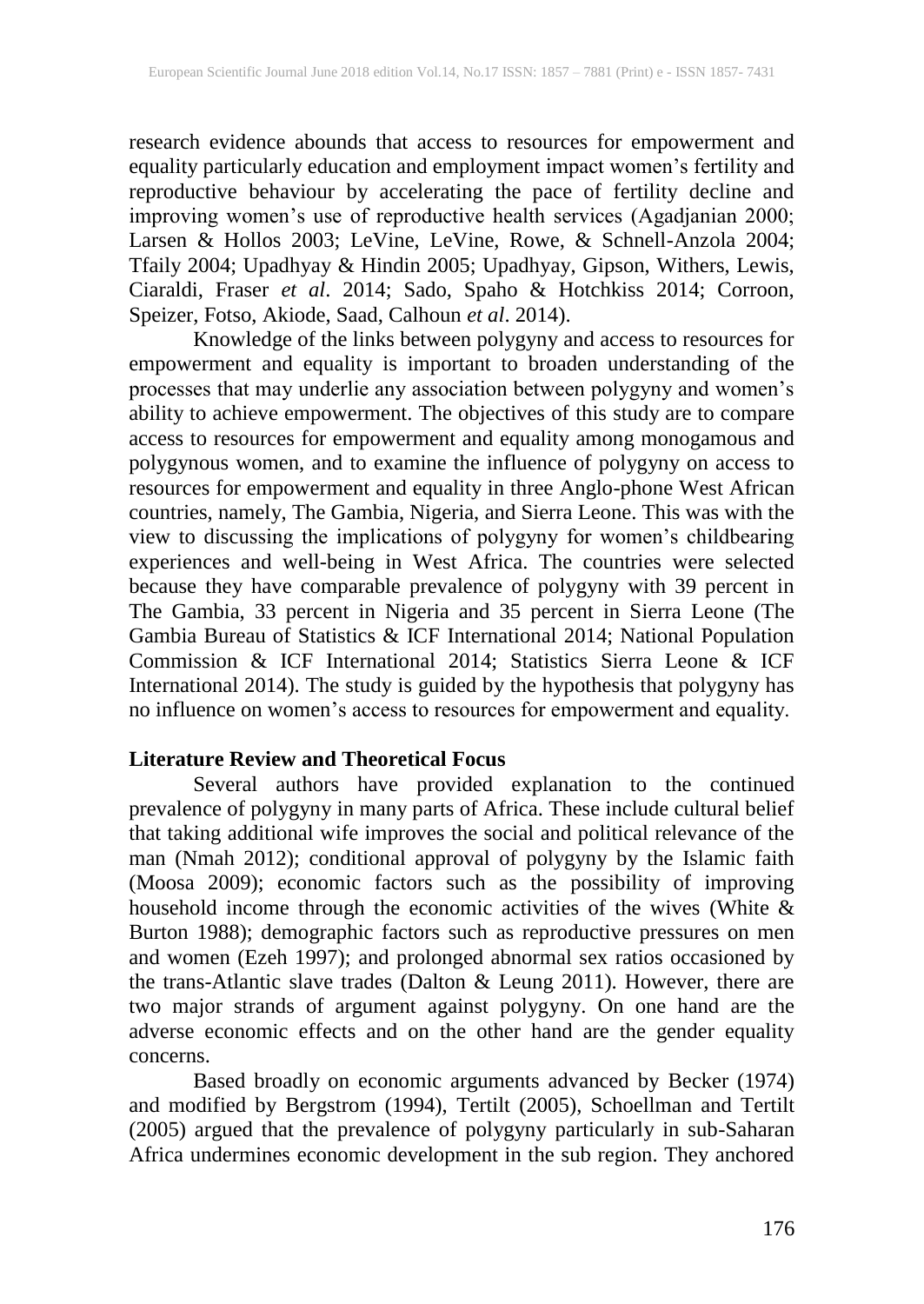their assertions on the upward increase in equilibrium bride wealth as a result of continuous demand for wives. They illustrated that in a polygynous community, equilibrium bride wealth is perceived as a veritable investment because there is continuous demand for wives, consequently parents tends to increase pride wealth on their daughters as a form of social investment and old age security. This may prevent investment in more productive sector of the economy and to that extent the society is not able to build up savings for investment which continue to diminish the per capital income. The persistence of the situation will make polygyny unattractive unless population growth is high and men will choose to marry younger women. Government intervention through the proscription of polygyny is the viable option for improving economic development. The assertions of Tertilt and associates in spite of its economic logic are impracticable in many parts of West Africa because of the cultural support for polygyny. More so in countries such as the United States of America where polygyny has been proscribed, the practice has not been completely eroded (Duncan 2008; Tabi, Dost & Cheney 2010; Fenske 2012).

Gender issues seem to be a major rallying point for opposition to polygyny. Researchers have argue that polygyny encourages wife abuse (Hassounneh-Phillips 2001) and early marriage (Green, Mukuria & Robin 2009); elevate risk factor for the spread of the HIV virus (Tomori, Francisco, Kennedy, Kajula-Maonga, Likindikoki, Babalola *et al*. 2013; Bertocchi & Dimico 2015); and violates women's sexual and reproductive rights (Olomola 2012; Jonas 2012). The bulk of the gender arguments are based broadly on the co-wife conflict or cooperation hypothesis which described women in polygynous unions as competing for the patronage of the man who usually is the bread winner of the family. The women have the option to either compete or cooperate to promote their interests (Madhavan 2002; Jankowiak, Sudakov & Wilreker 2005). The satisfaction of one wife may mean the denial of another especially if one of the wives is a favourite of the man. The man will flock around the favourite more than other wives which not only promote inequality within the union, but also reduce the life satisfaction of the other women (Jankowiak *et al*. 2005). Though, co-wife relationship may not always be about rivalry (Seeley 2012), but struggles over resources are paramount in polygynous unions (Dolan 2001).

As observed by Bove and Valeggia (2009), co-wife competition peaks whenever the women solely depend on the man for access to basic resources either for themselves or their children. Without access to resources the wives are less empowered, unable to take control of their own lives and remain dependent on the man, thus polygyny is not only promoting the subjugation of women, but also undermining women's potential to attain empowerment. This process is well approximated by the capability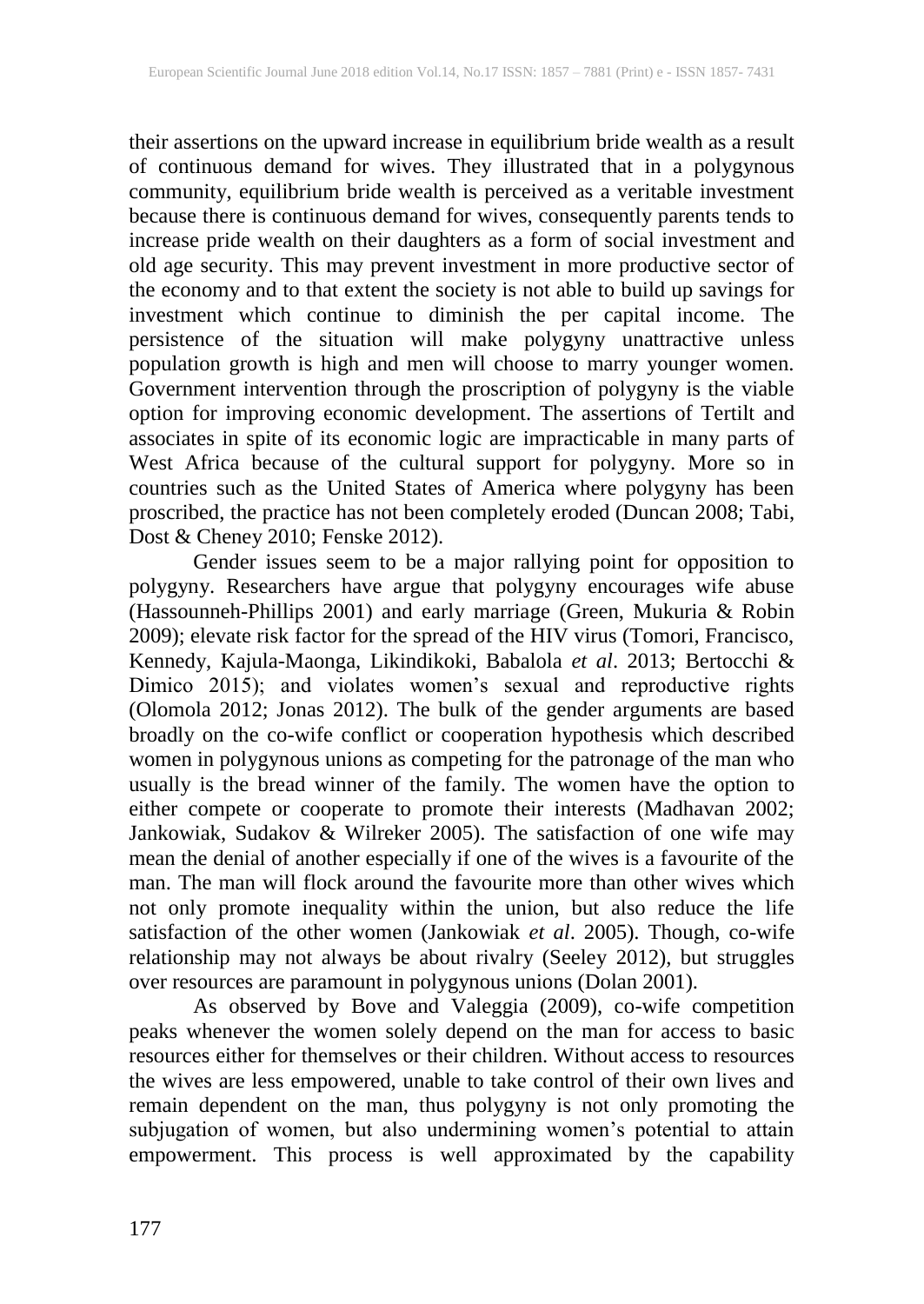framework pioneered by Sen (1979) and further developed by Nussbaum (2000). This framework provides the theoretical underpinning of the study. The capability framework is a subjective instrument for assessing the general well-being of an individual (Alkire 2005). Though it emanated from economic evaluation, it has been widely applied to several social issues including gender issues (Nussbaum 2005; Sen 2005; Anand & van Hees 2006).

The framework dissuades from using income or wealth to evaluate well-being and centred on removing obstacles to peoples freedom so that they can attain the kind of life style they value through improved capabilities (potentials) to function effectively as a member of the society (Robeyns 2005; Anand, Hunter & Smith 2005). In this regard, the ultimate lifestyle envisaged for women in the post-2015 development agenda for sustainable development is one free from all obstacles to women empowerment. The Plan of Action for the Agenda noted that realizing empowerment for women will make substantial contribution to attaining the 17 Sustainable Development Goals. It noted that women and girls must enjoyed unhindered access to quality education, economic resources as well as employment opportunities (United Nations [UN] 2015). Women's lack of access to resources for empowerment will thus affect their capabilities for empowerment.

## **Methods**

## **Data Sources and sample sizes**

Data were extracted from the most recent Demographic and Health Survey (DHS) in three selected Anglo-phone West African countries, namely, Nigeria, Sierra-Leone and The Gambia. The DHS programme provides valid information about basic demographic and health characteristics of men and women across developing countries. The surveys are implemented using similar designs and methodology that ensures the samples is not only nationally representative, but also provides comparable statistics across developing countries. In most developing countries, the DHS is implemented by the national statistical agency with technical and financial assistance of ICF International through Measure DHS (ICF International 2012). The permission to use the data was obtained from Measure DHS. The studied countries were selected because they have comparable prevalence of polygynous unions. Women not currently in unions such as unmarried, separated, widowed and divorced women were excluded from the analysis. The analysed sample sizes are 2,262, 9,561 and 2,929 respectively for the Gambia, Nigeria and Sierra Leone.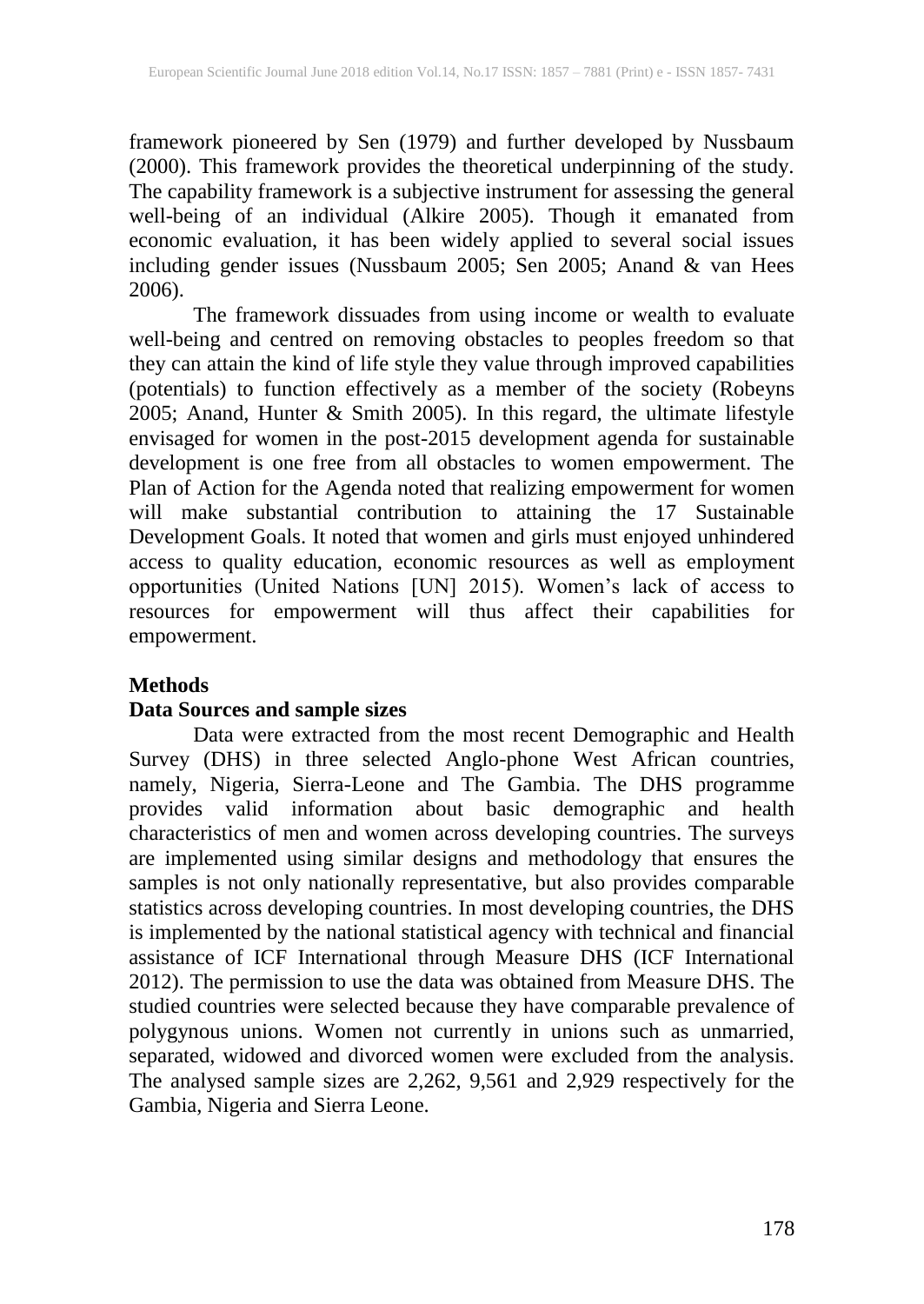#### **Research Variables**

The outcome variable is access to resources for empowerment and equality measured by access to education, employment and barriers to accessing health care. Access to education was categorised into two, namely, women who never attended school (no access) and women who completed at least primary school (access). Barriers to accessing health care was grouped into two, namely women who had at least one barrier in accessing health care (barrier accessing) and women who have no barrier in accessing health care (no barrier accessing). Employment was measured by employment status of the respondent as at the time of the survey. This was categorised into being currently 'employed' or 'unemployed'. The key explanatory variable is type of marriage categorised into 'polygyny' and 'monogamy'. Women whose husbands had no other living wives were defined as being in monogamous union while those whose husbands had at least one other wife were defined as being in polygynous union. Four background variables were included in the analysis. These are place of residence, wealth quintile, partner's education, and access to mass media. These variables are included because a previous study has shown that they impact women's level of empowerment (Kishor & Subaiya 2008).

#### **Data Analysis**

Analyses were carried out using Stata 12. Frequency distribution was used to describe access to resources for empowerment and equality by type of marriage. Multivariate multiple regression was applied to examine the influence of the explanatory variables on the sets of outcome variables. This analytical approach was chosen because the study sought to jointly regressed access to resources on the same set of independent variables. The strength of the method lies in its ability to provide a unique way of dealing with multiple comparisons when measures of the dependent variables are correlated (StataCorp 2011). The use of Stata 12 for performing multivariate regression was divided into three integrated parts. First, the 'manova' Multivariate Analysis of Variance (MANOVA) command was used to determine the statistical significance of the model using four multivariate criterions, namely, Wilks' lambda (W); Pillai's trace (P); Lawley-Hotelling trace (L); and Roy's Largest Root (R). Second, the 'mvreg' command was used to obtain the regression coefficients for each predictor in each part of the model (StataCorp 2011). Third, the 'test' command was used to determine the significance of the coefficients across the different outcome variables. Statistical significance for all the tests was set at 5%.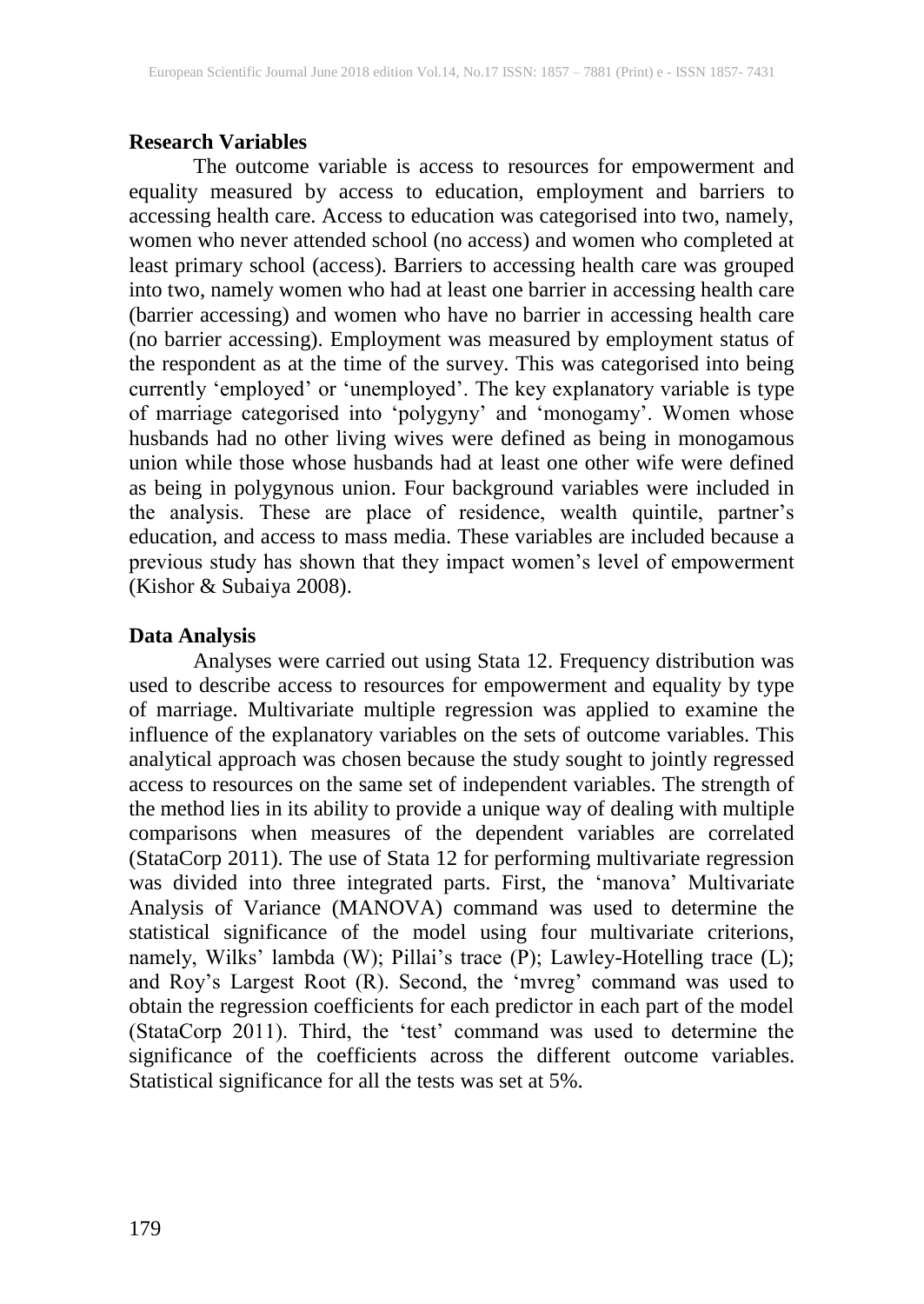## **Results**

Table 1 presents the socio-demographic characteristics of the respondents in the studied countries. The prevalence of polygyny was slightly more than one-third in the three countries. Except in Sierra Leone, the dominant wealth group of the respondent was the 'poorer' wealth category. Among the three countries, Nigeria had the highest proportion of women from 'richest' household wealth. More than two-thirds of respondents in Nigeria and Sierra Leone are urban residents. In the Gambia, though more than half of the respondents are rural residents, the proportion of urban-based respondent was substantial and higher than the proportions in Nigeria and Sierra Leone.

Across the countries, the dominant age category was 25-34 years. Sierra Leone had the highest proportion of respondents' partner with no formal education. Among respondents' partner with educational attainment, secondary education was the dominant educational level reached by respondents' partner in the studied countries. Proportion of respondents with no access to mass media was highest in Sierra Leone and lowest in The Gambia. Majority of respondents in The Gambia had moderate access to mass media compared with Nigeria and Sierra Leone. With slight variations, fertility desires were similar in the three countries with the highest proportions of women desiring more children. The highest proportion of women who want no more children was reported in Sierra Leone (33.7%). In the Gambia and Nigeria, the proportions of women who want more children were above two-thirds of the sampled women.

The distribution of respondents by age at first marriage showed similar pattern across the countries. The dominant age interval at first marriage was 15-19 years. Except in Sierra Leone, about one-fifth of adolescent girls had become married before reaching age 15. This was more prevalent in Nigeria. Across the countries, less than one-tenth of the sampled women delayed first marriage till age 25 years. In the three countries, majority of the respondent have had between one and four children. In The Gambia, more than one-third (36.4%) of the respondents had five or more children. The proportions of women with five or more living children were above a quarter of the total sampled women in Nigeria and Sierra Leone.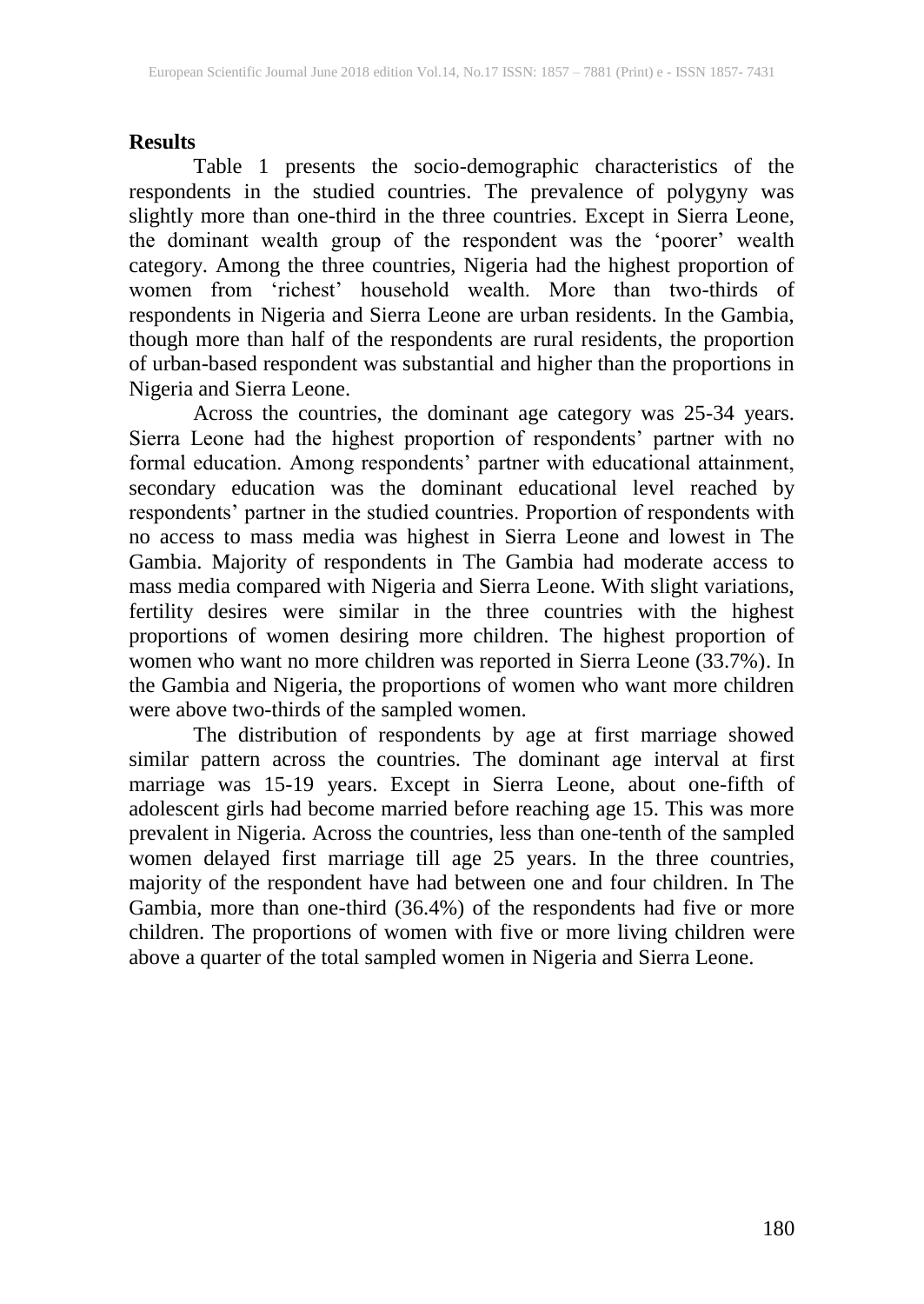|                    | Characteristics           |                   |              |  |  |  |  |  |  |  |
|--------------------|---------------------------|-------------------|--------------|--|--|--|--|--|--|--|
|                    | The Gambia                | Nigeria           | Sierra Leone |  |  |  |  |  |  |  |
| Variable           | $n = 2262$                | $n = 9561$        | $n = 2929$   |  |  |  |  |  |  |  |
|                    | Type of Marriage          |                   |              |  |  |  |  |  |  |  |
| Monogamy           | 64.0                      | 66.3              | 65.9         |  |  |  |  |  |  |  |
| Polygyny           | 36.0                      | 33.7              | 34.1         |  |  |  |  |  |  |  |
| Wealth Index       |                           |                   |              |  |  |  |  |  |  |  |
| Poorest            | 21.9                      | 25.2              | 26.6         |  |  |  |  |  |  |  |
| Poorer             | 24.1                      | 23.9              | 23.6         |  |  |  |  |  |  |  |
| Middle             | 19.8                      | 18.5              | 22.0         |  |  |  |  |  |  |  |
| Richer             | 20.2                      | 17.2              | 17.4         |  |  |  |  |  |  |  |
| Richest            | 14.0                      | 15.3              | 10.4         |  |  |  |  |  |  |  |
|                    | Place of Residence        |                   |              |  |  |  |  |  |  |  |
| Urban              | 42.6                      | 33.4              | 19.2         |  |  |  |  |  |  |  |
| Rural              | 57.4                      | 66.6              | 80.8         |  |  |  |  |  |  |  |
|                    | Partner's Education       |                   |              |  |  |  |  |  |  |  |
| None               | 65.9                      | 41.6              | 69.3         |  |  |  |  |  |  |  |
| Primary            | 6.1                       | 19.4              | 9.8          |  |  |  |  |  |  |  |
| Secondary          | 23.0                      | 28.1              | 17.4         |  |  |  |  |  |  |  |
| Higher             | 5.0                       | 10.9              | 3.5          |  |  |  |  |  |  |  |
|                    | Current Age               |                   |              |  |  |  |  |  |  |  |
| $15-24$ years      | 21.9                      | 22.2              | 23.1         |  |  |  |  |  |  |  |
| 25-34 years        | 58.2                      | 54.4              | 52.3         |  |  |  |  |  |  |  |
| 35 years and above | 19.9                      | 23.4              | 24.6         |  |  |  |  |  |  |  |
| Access to Media    |                           |                   |              |  |  |  |  |  |  |  |
| No access          | 11.3                      | 35.2              | 44.2         |  |  |  |  |  |  |  |
| Low access         | 24.0                      | $\overline{22.5}$ | 20.9         |  |  |  |  |  |  |  |
| Moderate access    | 64.7                      | 42.3              | 34.9         |  |  |  |  |  |  |  |
|                    | <b>Fertility Desire</b>   |                   |              |  |  |  |  |  |  |  |
| Wants no more      | 15.0                      | 21.7              | 33.7         |  |  |  |  |  |  |  |
| Wants Children     | 84.7                      | 77.8              | 65.6         |  |  |  |  |  |  |  |
| Dont know          | 0.3                       | 0.5               | 0.7          |  |  |  |  |  |  |  |
|                    | Age at first marriage     |                   |              |  |  |  |  |  |  |  |
| $<$ 14 years       | 20.0                      | 28.6              | 18.7         |  |  |  |  |  |  |  |
| 15-19 years        | 51.6                      | 45.4              | 58.3         |  |  |  |  |  |  |  |
| $20-24$ years      | 23.4                      | 18.3              | 18.0         |  |  |  |  |  |  |  |
| $25 +$             | 5.0                       | 7.7               | 5.0          |  |  |  |  |  |  |  |
|                    | Number of living children |                   |              |  |  |  |  |  |  |  |
| $1 - 4$            | 62.7                      | 67.0              | 72.8         |  |  |  |  |  |  |  |
| $\overline{5-9}$   | 36.4                      | 32.0              | 27.0         |  |  |  |  |  |  |  |
| $10+$              | 0.9                       | 1.0               | 0.2          |  |  |  |  |  |  |  |
| Total              | 100.0                     | 100.0             | 100.0        |  |  |  |  |  |  |  |

Table 1: Percent Distribution of Respondents by Selected Socio-Demographic Characteristics

**Source:** Authors Analysis based on The Gambia Demographic and Health Survey 2013; Nigeria Demographic and Health Survey 2013; Sierra Leone Demographic and Health Survey 2013

Table 2 presents access to resources for empowerment and equality according to type of marriage. Educational attainment among the respondents showed similar features in the three countries. More than twothirds of polygynous women do not have access to education across the countries. Access to education was consistently higher among monogamous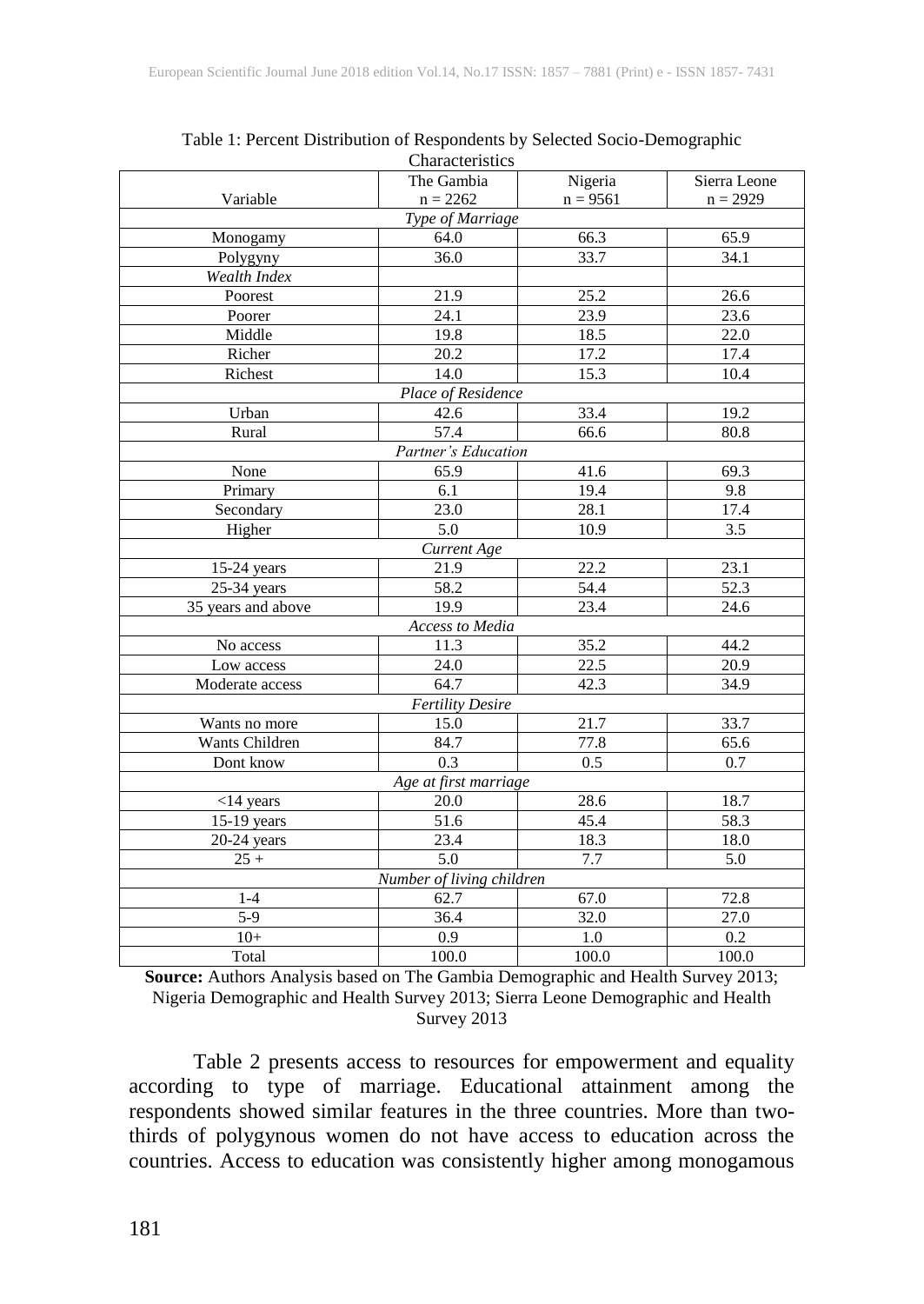women than polygynous women. The disparity in access to education among monogamous and polygynous women was highest in Nigeria (57.2% vs. 29.2%) and lowest in Sierra Leone (27.0% vs. 19.0%). Except in Nigeria, monogamous women were more employed compared with polygynous women. In The Gambia and Sierra Leone, polygynous women were more employed than monogamous women. The state of access to health care differs among the countries. In Nigeria and Sierra Leone, polygynous women had higher barriers to accessing health care than monogamous women, but in The Gambia, monogamous women had higher barrier to accessing health care.

| I vpe of malitage                 |            |          |          |          |              |          |  |  |
|-----------------------------------|------------|----------|----------|----------|--------------|----------|--|--|
|                                   | The Gambia |          | Nigeria  |          | Sierra Leone |          |  |  |
| Variable                          | Monogamy   | Polygyny | Monogamy | Polygyny | Monogamy     | Polygyny |  |  |
| <b>Access to Education</b>        |            |          |          |          |              |          |  |  |
| No access                         | 56.1       | 76.2     | 42.8     | 70.8     | 73.0         | 81.0     |  |  |
| Access                            | 43.9       | 23.8     | 57.2     | 29.2     | 27.0         | 19.0     |  |  |
| Employment                        |            |          |          |          |              |          |  |  |
| Unemployed                        | 50.9       | 49.9     | 30.8     | 31.3     | 23.9         | 15.9     |  |  |
| Employed                          | 49.1       | 50.1     | 69.2     | 68.7     | 76.1         | 84.1     |  |  |
| Barriers to accessing health care |            |          |          |          |              |          |  |  |
| Barrier                           | 3.1        | 2.1      | 6.7      | 11.1     | 58.7         | 65.0     |  |  |
| No barrier                        | 96.9       | 97.9     | 93.3     | 88.9     | 41.3         | 35.0     |  |  |
| Total                             | 100.0      | 100.0    | 100.0    | 100.0    | 100.0        | 100.0    |  |  |

Table 2: Percent Distribution of Access to Resources for Empowerment and Equality by Type of Marriage

**Source:** Author Analysis based on The Gambia Demographic and Health Survey 2013; Nigeria Demographic and Health Survey 2013; Sierra Leone Demographic and Health Survey 2013

In Table 3, resources for empowerment and equality were disaggregated to show differentials among polygynous women. Result revealed that the initial grouping of women into 'monogamous' and 'polygynous' women may mislead comparison if the wife-rank is not considered. Access to education among polygynous women increases with wife-rank in all the countries. In Sierra Leone, access to employment among polygynous women decrease as wife-rank increases, but in Nigeria and The Gambia, access to employment among polygynous women decrease for wife rank 2 and then increase for wife rank 3 or more. In Nigeria and Sierra Leone, barriers to accessing health care decreases with wife-rank whereas in The Gambia, barrier to accessing health care increases with wife-rank. Overall, the level of access to resources among higher rank wives particularly wife rank 3 or more were similar to the level of access among monogamous women.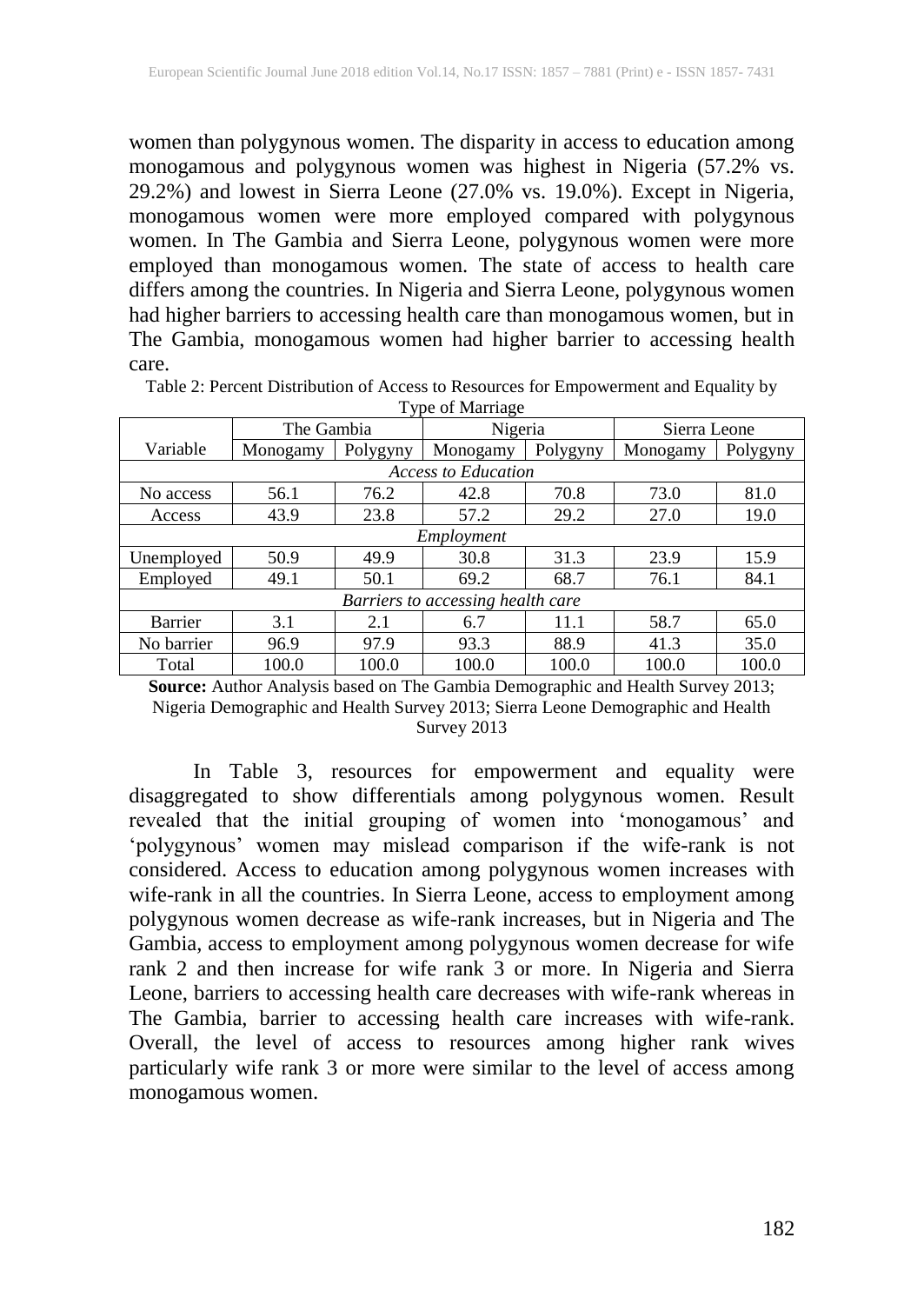|                                   | נס נ<br>The Gambia |                |       | Nigeria |                             |       | Sierra Leone |       |       |
|-----------------------------------|--------------------|----------------|-------|---------|-----------------------------|-------|--------------|-------|-------|
|                                   | Wife               | Wife           | Wife  | Wife    | Wife                        | Wife  | Wife         | Wife  | Wife  |
|                                   |                    | $\mathfrak{D}$ | $3+$  |         | $\mathcal{D}_{\mathcal{L}}$ | $3+$  | 1            | 2     | $3+$  |
| Resources for                     |                    |                |       |         |                             |       |              |       |       |
| Empowerment:                      |                    |                |       |         |                             |       |              |       |       |
| Access to                         |                    |                |       |         |                             |       |              |       |       |
| Education                         |                    |                |       |         |                             |       |              |       |       |
| No access                         | 78.8               | 70.7           | 58.3  | 74.4    | 71.0                        | 43.3  | 85.0         | 77.4  | 73.6  |
| Access                            | 21.2               | 29.3           | 41.7  | 25.6    | 29.0                        | 56.7  | 15.0         | 22.6  | 26.4  |
|                                   | Employed           |                |       |         |                             |       |              |       |       |
| Unemployed                        | 48.2               | 51.8           | 50.7  | 31.0    | 31.5                        | 30.8  | 14.4         | 15.3  | 23.8  |
| Employed                          | 51.8               | 48.2           | 49.3  | 69.0    | 68.5                        | 69.2  | 85.6         | 84.7  | 76.2  |
| Barriers to accessing health care |                    |                |       |         |                             |       |              |       |       |
| Barrier                           | 1.8                | 2.5            | 3.0   | 11.8    | 10.4                        | 6.9   | 68.2         | 62.9  | 58.9  |
| No barrier                        | 98.2               | 97.5           | 97.0  | 88.2    | 89.6                        | 93.1  | 31.8         | 37.1  | 41.1  |
| Total                             | 100.0              | 100.0          | 100.0 | 100.0   | 100.0                       | 100.0 | 100.0        | 100.0 | 100.0 |

Table 3: Percent Distribution of Access to Resources for Empowerment and Equality among Polygynous women by rank of wife

**Source:** Author Analysis based on 2013 DHS in the Gambia, Nigeria and Sierra Leone

Table 4 presents information about the multivariate model constructed for predicting access to resources for empowerment and equality. The tests for the overall model indicated that for all the countries, the model was statistically significant regardless of the multivariate criteria used to determine its adequacy. Estimates of the Wilks' lambda (W); Pillai's trace (P); Lawley-Hotelling trace (L); and Roy's Largest Root (R) for each country revealed statistical significance (p<0.001). However, the multivariate tests for the predictor variables show mixed significance. Type of marriage, significantly predict access to resources in Nigeria (p<0.001) and in Sierra Leone (p<0.005) but not in The Gambia. Place of residence significantly predict access to resources only in the Gambia and not in Nigeria and Sierra Leone. Likewise, wealth index significantly predict access to resources in Nigeria and Sierra Leone but not in The Gambia. In all the countries, partner education and mass media exposure significantly predict access to resources ( $p<0.001$ ).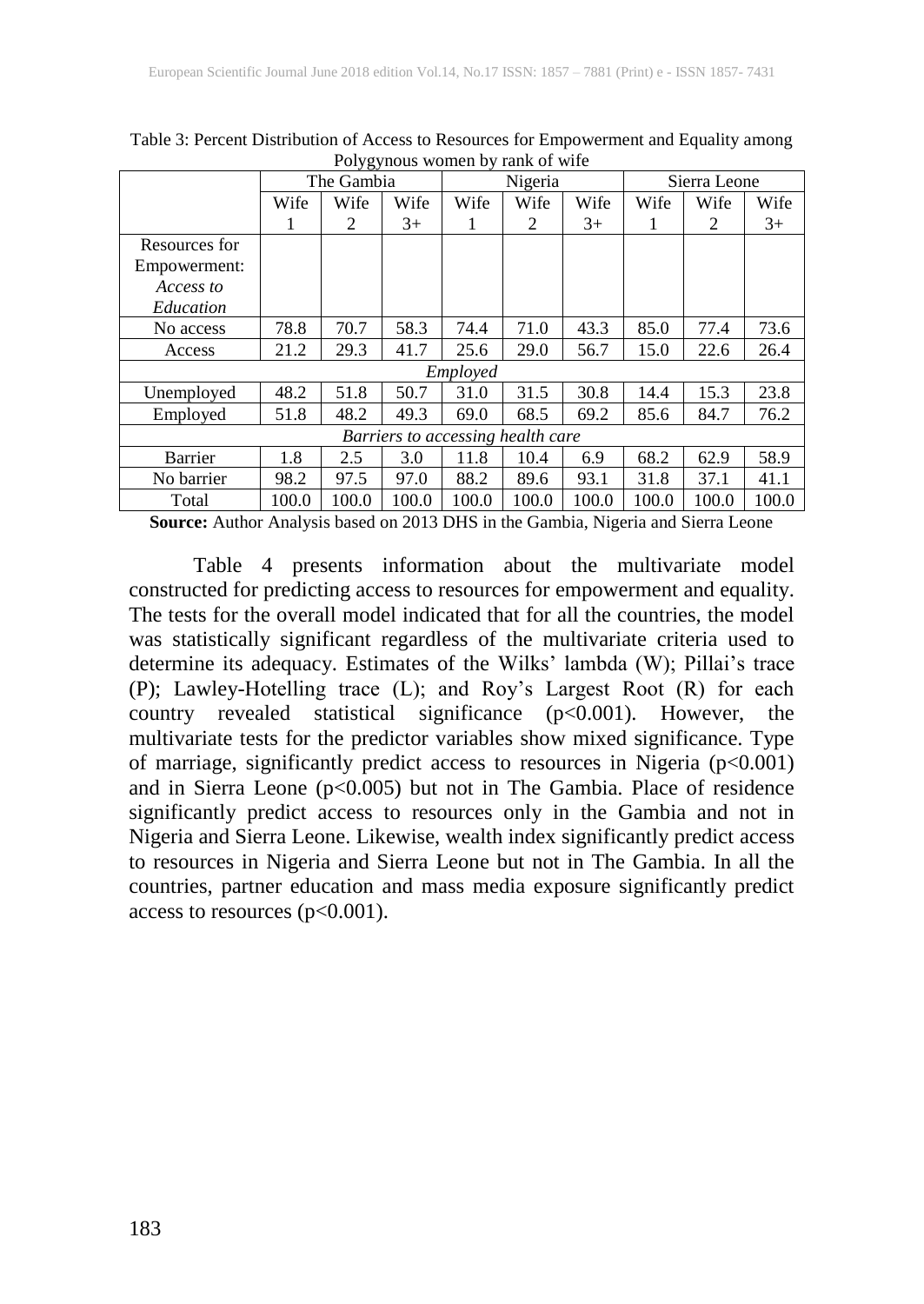|                         | The Gambia   |                    | Nigeria   |         | Sierra Leone |         |  |  |  |  |
|-------------------------|--------------|--------------------|-----------|---------|--------------|---------|--|--|--|--|
|                         | Statistic    | p>F                | Statistic | p>F     | Statistic    | p>F     |  |  |  |  |
| Overall Model           |              |                    |           |         |              |         |  |  |  |  |
| W                       | 0.7610       | < 0.001            | 0.4720    | < 0.001 | 0.8147       | < 0.001 |  |  |  |  |
| $\mathbf P$             | 0.2453       | < 0.001            | 0.5346    | < 0.001 | 0.1909       | < 0.001 |  |  |  |  |
| $\overline{L}$          | 0.3059       | < 0.001            | 1.1048    | < 0.001 | 0.2205       | < 0.001 |  |  |  |  |
| $\overline{\text{R}}$   | 0.2770       | < 0.001            | 1.0922    | < 0.001 | 0.1848       | < 0.001 |  |  |  |  |
| Specific Model:         |              |                    |           |         |              |         |  |  |  |  |
| Type of Marriage        |              |                    |           |         |              |         |  |  |  |  |
| W                       | 0.9970       | 0.0687             | 0.9814    | < 0.001 | 0.9947       | 0.0035  |  |  |  |  |
| $\overline{P}$          | 0.0030       | 0.0687             | 0.0186    | < 0.001 | 0.0053       | 0.0035  |  |  |  |  |
| $\overline{L}$          | 0.0030       | 0.0687             | 0.0189    | < 0.001 | 0.0053       | 0.0035  |  |  |  |  |
| $\overline{\text{R}}$   | 0.0030       | 0.0687             | 0.0189    | < 0.001 | 0.0053       | 0.0035  |  |  |  |  |
|                         |              | Place of residence |           |         |              |         |  |  |  |  |
| W                       | 0.9933       | 0.0013             | 0.9997    | 0.4178  | 0.9961       | 0.0186  |  |  |  |  |
| $\mathbf P$             | 0.0067       | 0.0013             | 0.0003    | 0.4178  | 0.0039       | 0.0186  |  |  |  |  |
| L                       | 0.0067       | 0.0013             | 0.0003    | 0.4178  | 0.0039       | 0.0186  |  |  |  |  |
| $\mathbf R$             | 0.0067       | 0.0013             | 0.0003    | 0.4178  | 0.0039       | 0.0186  |  |  |  |  |
|                         | Wealth index |                    |           |         |              |         |  |  |  |  |
| W                       | 0.9897       | 0.0186             | 0.9373    | < 0.001 | 0.9845       | 0.001   |  |  |  |  |
| $\overline{P}$          | 0.0103       | 0.0188             | 0.0628    | < 0.001 | 0.0156       | 0.001   |  |  |  |  |
| L                       | 0.0104       | 0.0184             | 0.0668    | < 0.001 | 0.0158       | 0.001   |  |  |  |  |
| $\overline{\mathsf{R}}$ | 0.0090       | 0.0003             | 0.0656    | < 0.001 | 0.0132       | < 0.001 |  |  |  |  |
|                         |              | Partner education  |           |         |              |         |  |  |  |  |
| W                       | 0.8792       | < 0.001            | 0.8025    | < 0.001 | 0.9174       | < 0.001 |  |  |  |  |
| $\mathbf P$             | 0.1211       | < 0.001            | 0.1979    | < 0.001 | 0.0828       | < 0.001 |  |  |  |  |
| $\overline{L}$          | 0.1370       | < 0.001            | 0.2456    | < 0.001 | 0.0898       | < 0.001 |  |  |  |  |
| $\overline{\text{R}}$   | 0.1343       | < 0.001            | 0.2435    | < 0.001 | 0.0869       | < 0.001 |  |  |  |  |
|                         |              | Media exposure     |           |         |              |         |  |  |  |  |
| W                       | 0.9754       | < 0.001            | 0.9779    | < 0.001 | 0.9752       | < 0.001 |  |  |  |  |
| $\mathbf P$             | 0.0246       | < 0.001            | 0.0222    | < 0.001 | 0.0249       | < 0.001 |  |  |  |  |
| $\overline{L}$          | 0.0251       | < 0.001            | 0.0226    | < 0.001 | 0.0253       | < 0.001 |  |  |  |  |
| $\mathbf R$             | 0.0214       | < 0.001            | 0.0208    | < 0.001 | 0.0201       | < 0.001 |  |  |  |  |
|                         |              | Equation           |           |         |              |         |  |  |  |  |
|                         | $R-sq$       | p-value            | $R-sq$    | p-value | $R-sq$       | p-value |  |  |  |  |
| Education               | 0.2188       | < 0.001            | 0.5142    | < 0.001 | 0.1478       | < 0.001 |  |  |  |  |
| Employment              | 0.0152       | 0.0002             | 0.0362    | < 0.001 | 0.0269       | < 0.001 |  |  |  |  |
| Health                  | 0.0132       | 0.0011             | 0.0384    | < 0.001 | 0.0170       | < 0.001 |  |  |  |  |

Table 4: Model Information for predicting access to resources for empowerment and equality

The univariate model predicting access to education was strongest in Nigeria where it explains 51.42% of the variance in access to education  $(R^2)$  $=0.5142$ ; p<0.001). Estimates of the regression coefficients for access to resources are presented in Table 5. As shown in the table, change in type of marriage from monogamy to polygyny was associated with decrease in access to education by 0.033 units in The Gambia, 0.095 units in Nigeria (β=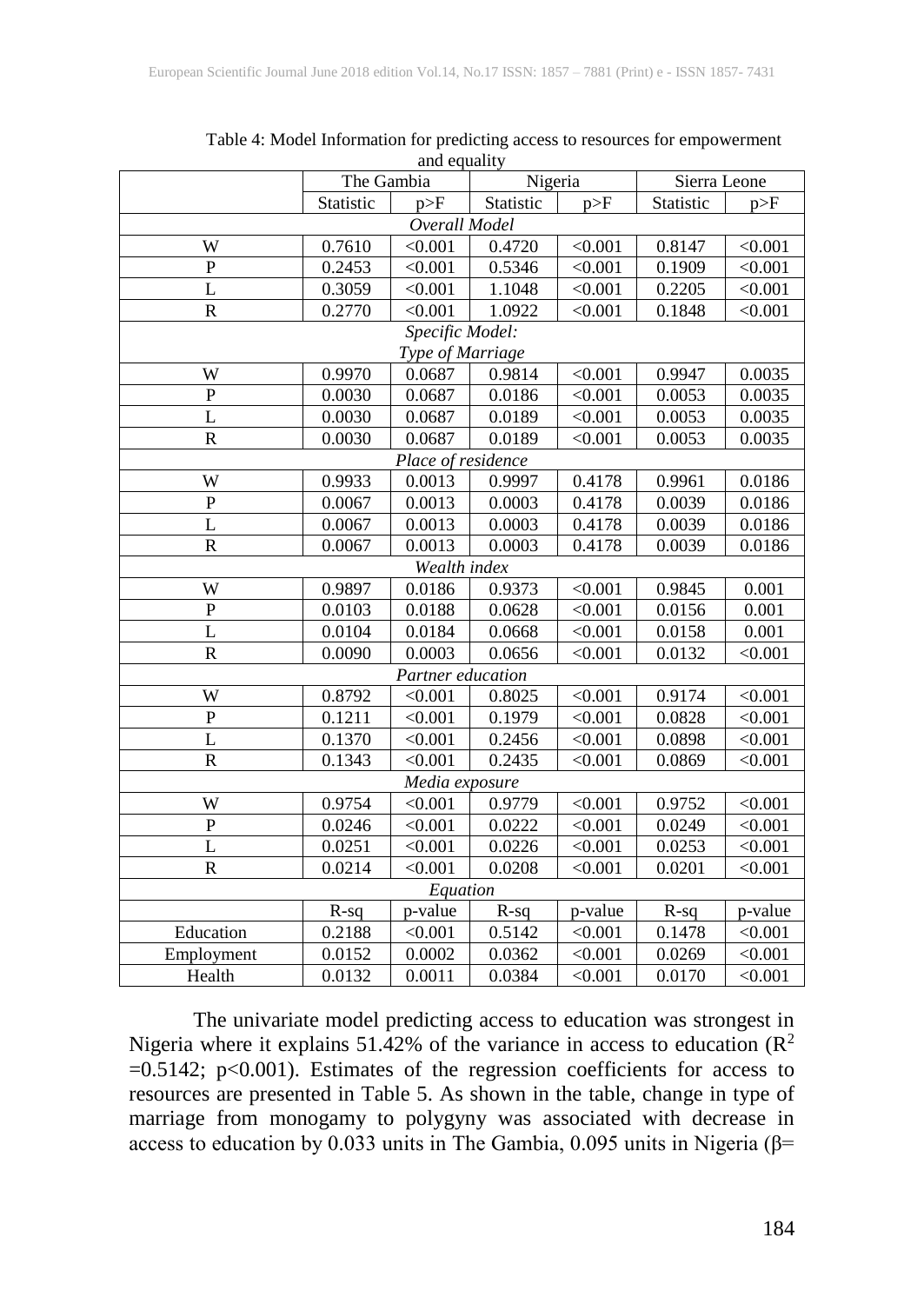-0.095; p<0.001) and 0.029 units in Sierra Leone though statistically significant only in Nigeria. Likewise, polygyny was positively related to access to employment in all the countries, but the result are only statistically significant in Nigeria (β=0.038; p<0.001).

Table 5: Regression coefficients showing influence of polygyny on access to resources for empowerment and equality

|              | Access to Resources for empowerment |                       |             |         |             |       |  |  |
|--------------|-------------------------------------|-----------------------|-------------|---------|-------------|-------|--|--|
|              | The Gambia                          |                       |             |         |             |       |  |  |
| Type of      |                                     | Education             | Employment  |         | Health      |       |  |  |
| Marriage     | Coefficient                         | p-value               | Coefficient | $p-$    | Coefficient | p-    |  |  |
|              |                                     |                       |             | value   |             | value |  |  |
| MonogamyRC   |                                     |                       |             |         |             |       |  |  |
| Polygyny     | $-0.033$                            | 0.070                 | 0.018       | 0.417   | 0.013       | 0.076 |  |  |
| Nigeria      |                                     |                       |             |         |             |       |  |  |
| MonogamyRC   |                                     |                       |             |         |             |       |  |  |
| Polygyny     | $-0.095$                            |                       | 0.038       | < 0.001 | $-0.017$    | 0.004 |  |  |
|              |                                     | < 0.001               |             |         |             |       |  |  |
| Sierra Leone |                                     |                       |             |         |             |       |  |  |
| MonogamyRC   |                                     |                       |             |         |             |       |  |  |
| Polygyny     | $-0.029$                            | 0.074<br>$\mathbf{r}$ | 0.046       | 0.007   | $-0.036$    | 0.078 |  |  |

**Note: RC** (Reference category)

Polygyny was inversely related to access to health care in Nigeria and Sierra Leone but positively related to access to health care in The Gambia. Results showing the significance of the regression coefficients for specific empowerment resources outcomes are presented in Table 6. In Nigeria, the coefficients for education  $(F=148.84; p<0.001)$ , employment  $(F=14.21;$ p<0.005) and health (F=8.29; p<0.005) are statistically significant thus indicating that polygyny has effect on women's access to resources for empowerment in Nigeria. The reverse is however the case in the Gambia and Sierra Leone.

Table 6: Significance of regression coefficients for specific empowerment outcome due to polygyny

| J OJ          |            |         |         |         |              |         |  |  |  |
|---------------|------------|---------|---------|---------|--------------|---------|--|--|--|
|               | The Gambia |         |         | Nigeria | Sierra Leone |         |  |  |  |
| Resources for | F-value    | p-value | F-value | p-value | F-value      | p-value |  |  |  |
| empowerment   |            |         |         |         |              |         |  |  |  |
| Education     | 3.29       | 0.0697  | 148.84  | < 0.001 | 3.20         | 0.0739  |  |  |  |
| Employment    | 0.66       | 0.4169  | 14.21   | 0.0002  | 7.23         | 0.0072  |  |  |  |
| Health        | 3.16       | 0.0756  | 8.29    | 0.0040  | 3.11         | 0.0779  |  |  |  |

#### **Discussion**

The study provided information on the relationship between polygyny and access to resources for empowerment and equality which was rarely documented in previous studies (Naksomboon 2013; Cleuziou 2015; Ickowitz & Mohanty 2015). Analyses carried out in the study are thus novel. The key finding of the study was that polygyny to a significant extent was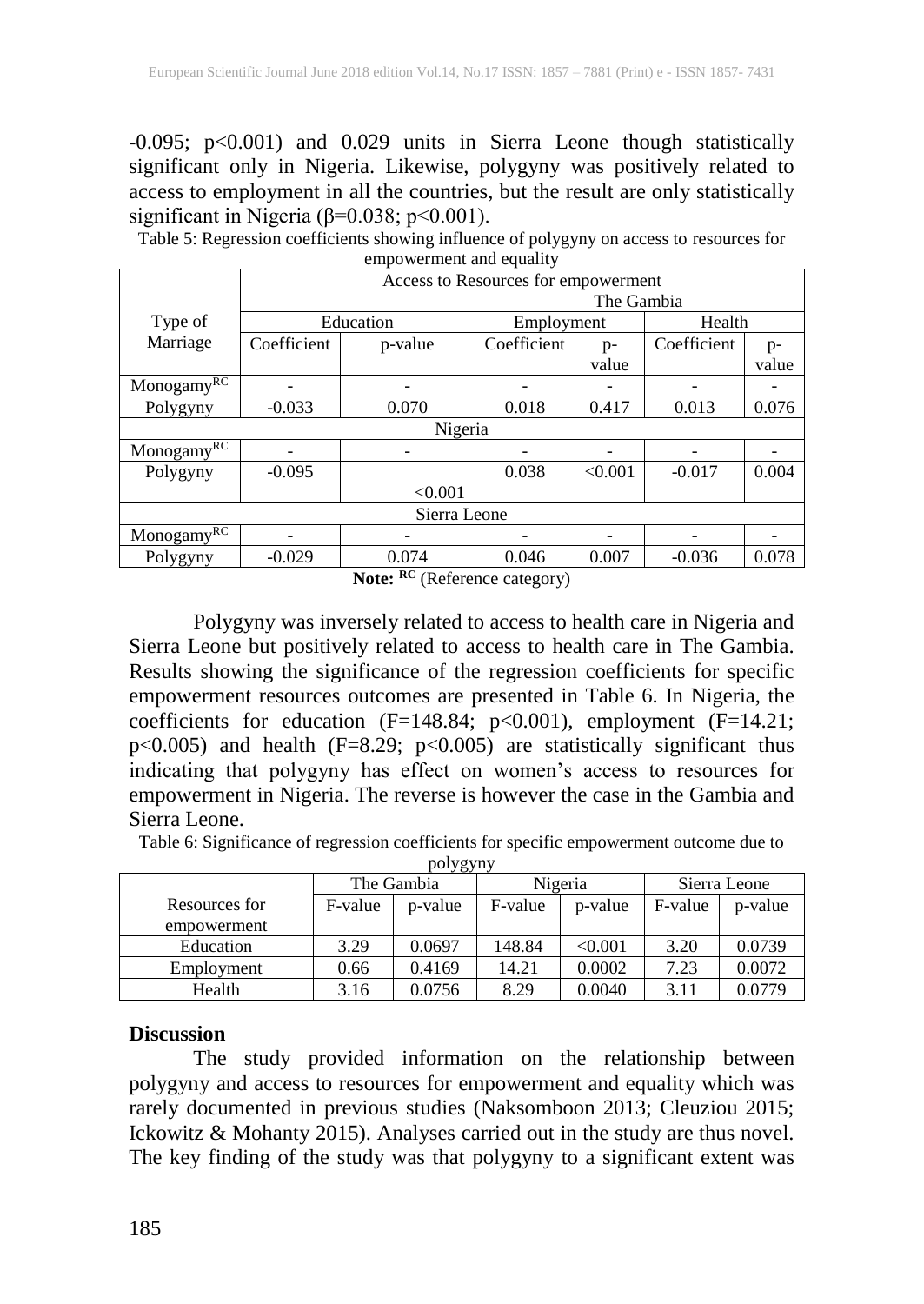important for explaining access to resources for empowerment and equality among married women in Nigeria but not in The Gambia and Sierra Leone. This result may be interpreted in two ways. First, the result confirms that there may be peculiarities in the way polygyny is being practiced in different countries. Previous studies (Naksomboon 2013; Cleuziou 2015) had already observed that there are different motivations for polygyny across countries. These differences in motivations may conceal effects of polygyny on resources for empowerment in some countries. It is possible that the effects are noticeable in Nigeria because of the population size being the most populous county in Africa.

Also, the result may be due the fact that polygyny in Nigeria is more socio-economically induced than cultural. Maybe less educated and less empowered women are more attracted to polygyny as succour to widespread feminisation of poverty in the country. In the other studied countries, for example, The Gambia, the county is predominantly an Islamic country with more homogenous ethnic nationalities compared to Nigeria which is not only secular in religion, but consists of several ethnic nationalities. Therefore, it is possible that in The Gambia and Sierra Leone, women enter polygynous unions mainly because of cultural/religion reasons, and not necessarily because of social or economic reasons. This could be the reason why no relationship was found between polygyny and resources for empowerment and equality in the two countries.

Second, the changing nature of polygyny may also conceal some effects of the practice. As shown in this study, the level of access among higher-rank wives was similar to the level of access among monogamous women. This may be because unlike in the past when polygynous men live in the same compound with several wives, the tendency in contemporary societies is for the co-wives to leave apart (Cleuziou 2015; Ickowitz & Mohanty 2015). This may reduce tension, competition or cooperation among wives and thus not make adverse effects noticeable on time. Again, the similarity in the characteristics of higher wife-rank and monogamous women suggest that the second or latter wives were likely to have similar social status with monogamous women which also imply that some women with improved social status may also voluntarily opt for polygynous unions. In such cases, the influence of polygyny on access to resources may pale into insignificance. With respect to Nigeria, there are at least three processes through which polygyny affects access to resources for empowerment and equality.

One, there is often high age disparity between polygynous men and their wives particularly higher-order wives (Green *et al*. 2009). The implication of the age disparity is that power imbalance may be widened in the relationship with the young wife lacking power to protect her rights and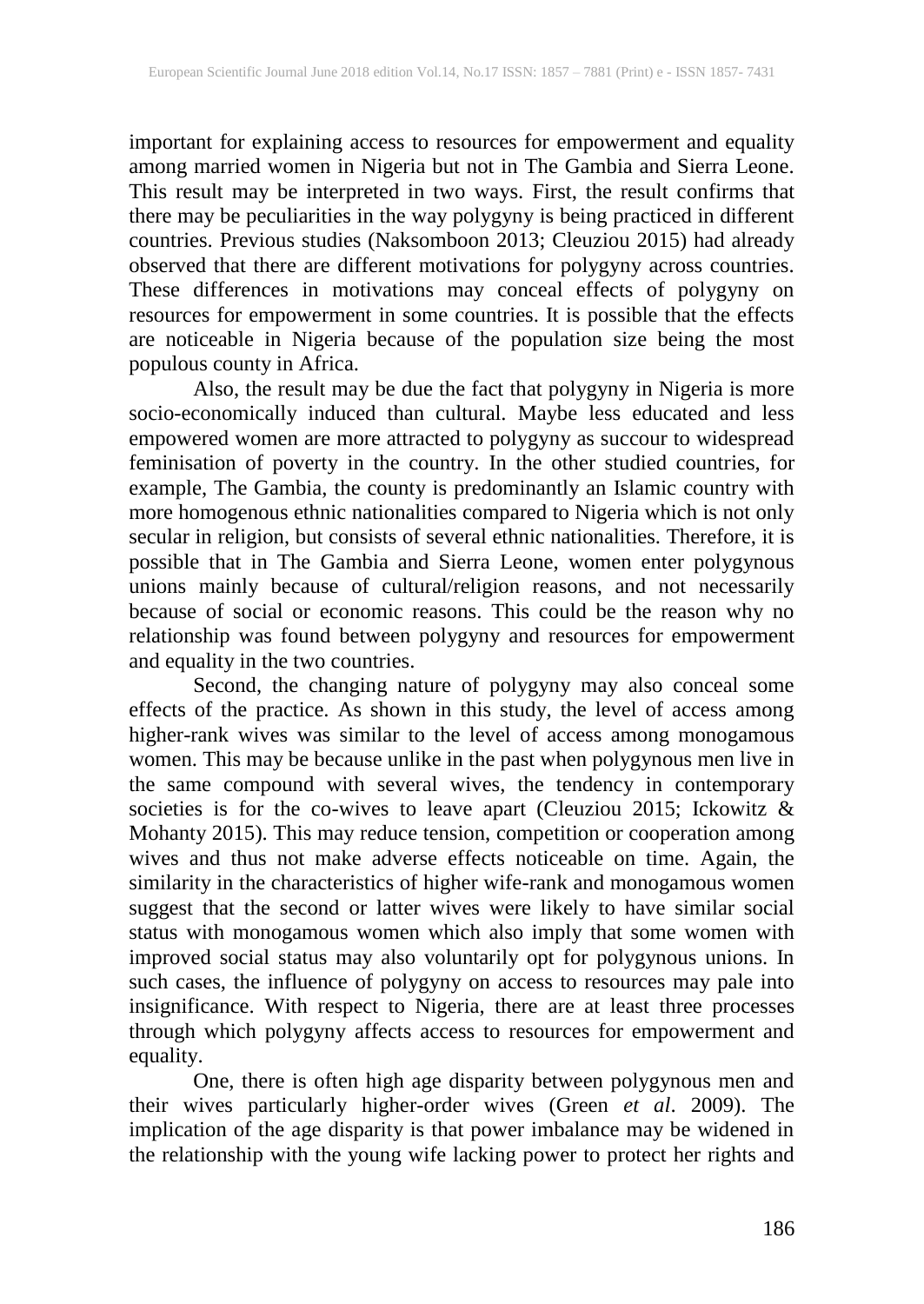privileges. If the young girl is not already enrolled in school, there may not be any possibility for school enrolment due to reproductive demands from the man. The situation is worse if the young woman did not choose the man herself. In some cases young girls are given out to older men either as compensation for some favours or in recognition of the wealth and status of the man. Such young girls are made to satisfy the sexual appetite of the man without any prospect of acquiring education and economic empowerment. Two, there is high wealth disparity between polygynous men and their wives. Usually the second or other wives are contemplated when the man's income or means of livelihoods improves (Cleuziou 2015). Apart from the first wife, most other wives are encouraged into the union by prospect of enjoying from the wealth of the man. This disparity may not allow the women to acquire economic resources independent of the man.

Three, polygyny as one of the remaining vestiges of patriarchal societies ensures that women remain under the control and dominance of men. Educated and economically empowered women often confront inequalities within marital unions. This is one of the reasons why polygyny thrives more among uneducated and rural women (Gyimah 2009; Bove *et al*. 2013). The co-wives conflict and competition that exists in polygynous women also work in favour of male dominance of the family by ensuring that the wives don't have a common front to challenge authority of the man (Madhavan 2002; Jankowiak *et al*. 2005; Al-Krenawi & Graham 2006; Al-Krenawi *et al*. 2011). Polygyny thus sustains gender inequality (Olomola 2013) and is therefore not consistent with global targets of improving women's general well-being.

In the three countries analysed, the main thrust of national efforts to improve women's social condition has been to raise awareness about gender issues as an integral part of sustainable development, develop programmes to mainstream gender into all sectors of the national life and implement programmes aiming at women empowerment (2006 National Gender Policy in Nigeria; The Gambia National Gender Policy 2010-2020; 2009 Sierra Leone National Policy on the Advancement of Women). However, one common challenge in the countries is inability to develop effective strategies to confront the prevailing culture of patriarchy which sustain gender inequality at both the household and national levels. In this regard, a familycentred programme could be developed in the countries. The programme should not only emphasise women's freedom of choice in all marital arrangement, but should also seek to promote power balance within marital unions. In addition, institutional framework for promoting women empowerment should be strengthened in the countries.

It is thus important for empowerment agencies in The Gambia, Nigeria and Sierra Leone to focus attention on developing more women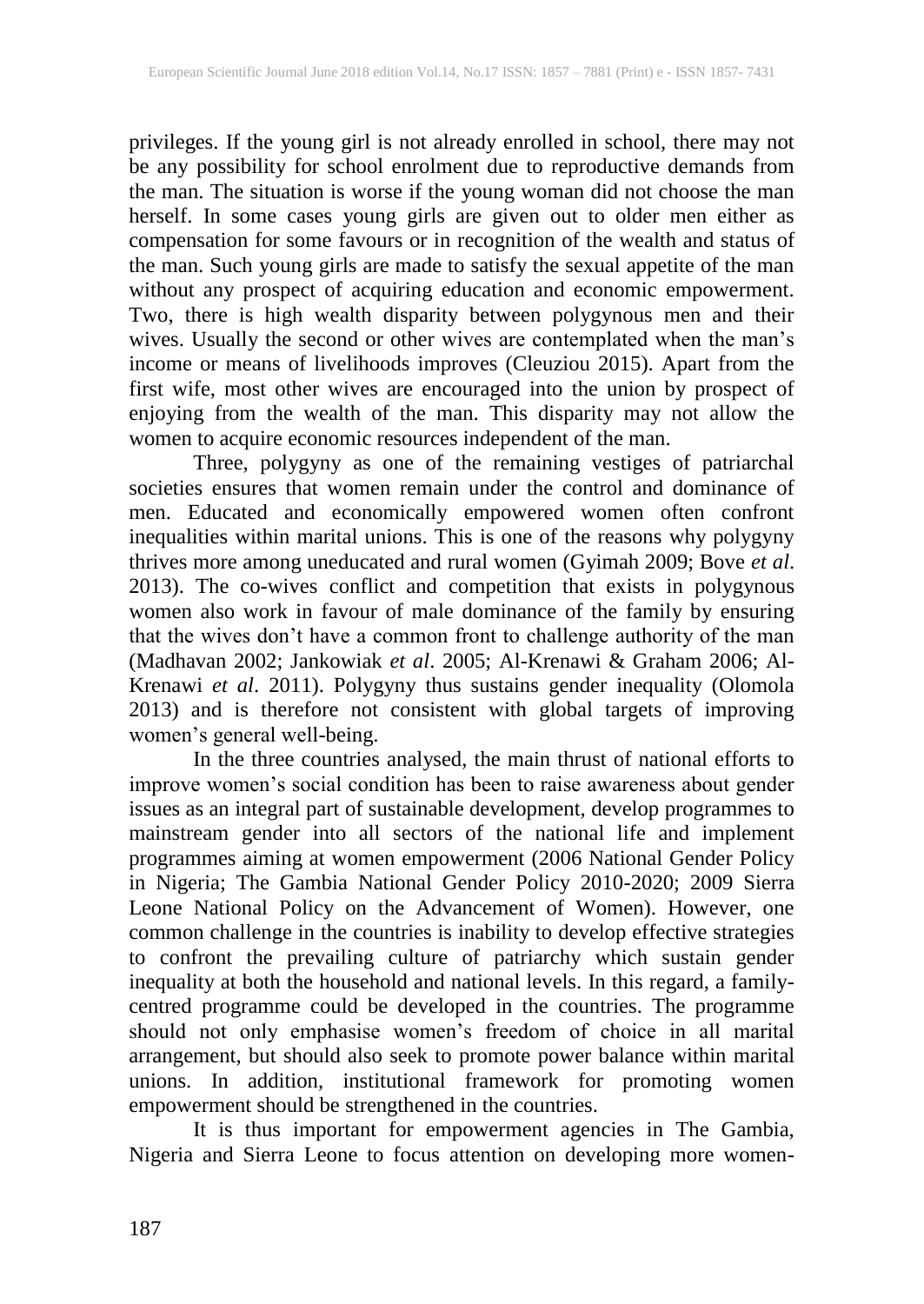centred programmes that will not only reduce the efficacy of the culture of patriarchy, but guarantee more women's access to vital resources. These resources particularly education and employment will provide women with viable family life options. It is well noted in literature that empowered women have improve use of modern contraceptives, tends to have fewer children, and tends to have more control of their sexual and reproductive lives (McCauley *et al*. 1994; PRB 2000; Larsen & Hollos 2003; Upadhyay & Hindin 2005; Corroon *et al*. 2014). These not only reduce childbearing pressures and consequences among women, but also help to improve the general well-being of women and their children by enhancing the enjoyment of both the health and non-health benefits of modern contraceptives, which includes availability of more time for economic productivity, and reduction of maternal and child morbidity and mortality. In most cases, women with little or no economic empowerment often lack financial resources that enhances access to primary health care services, which sustains high levels of maternal and child morbidities among socially disadvantaged women.

In addition empowerment programmes targeting women already living under polygynous unions can be developed to alleviate their dependence on the male partner. In line with the plan of action of the post-2015 development agenda, empowering women and girls irrespective of type of marriage will make tangible contributions to the attainment of all the Sustainable Development Goals. As more women become empowered, polygyny will steadily decline in prevalence. It is important to note that the analyses carried out in the study, as well as the inference drawn from the study may be limited by the use of cross-sectional data which provided no adequate opportunity to establish a cause-effect relationship between polygyny and access to resources for empowerment and equality. Notwithstanding, our results are valid for making inferences about the correlation between polygyny and access to resources for empowerment and equality.

## **Conclusion**

The study revealed mixed effects of polygyny on access to resources for empowerment across the studied countries. Result for Nigeria upheld the hypothesis that polygyny has significant influence on women's access to resources for empowerment and equality. The reverses were the case in The Gambia and Sierra Leone. Further research particularly research employing both quantitative and qualitative data are needed to further explore the deleterious effects or benefits of polygyny across countries. While the debate on the desirability of polygyny or otherwise rages, it is more beneficial to refocus national attention on improving the capabilities of women as posited in Sen's capability framework because economic empowerment will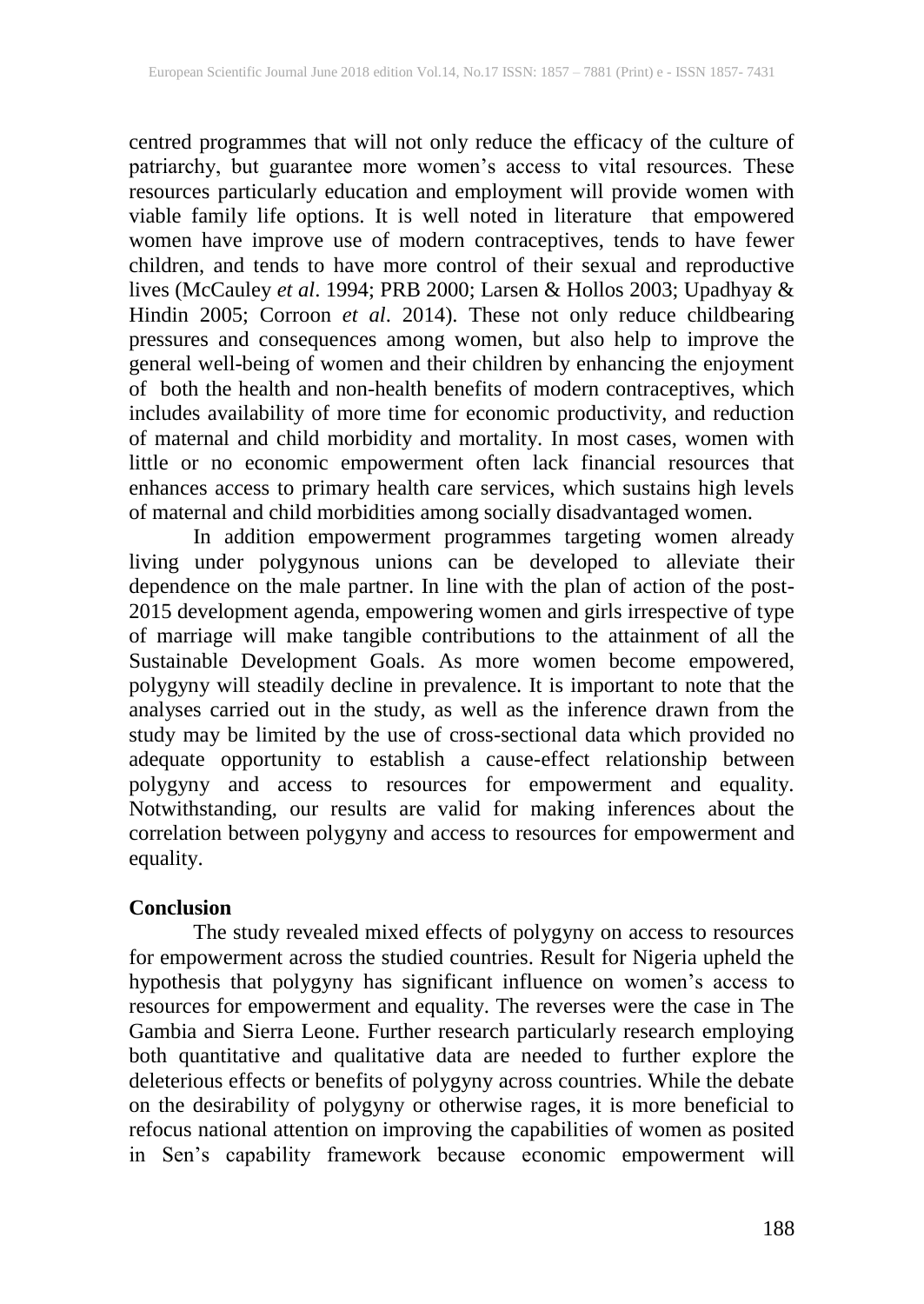naturally propel women to reject polygyny except for women who want to exercise their freedom of choice in joining polygynous unions.

## **Acknowledgement**

The authors expresses gratitude to the National Population Commission (NPC) [Nigeria], ICF International and MEASURE DHS Project for making the datasets available for use.

## **References:**

- 1. Ademola, A. (1994). Women Farmers in Ondo State, Nigeria. *Journal of Anthropological Research,* 50(3), 311-326.
- 2. Agadjanian, V. (2000). Women's work and fertility in a sub[hyphen]Saharan Urban setting: a social environment approach. *Journal of Biosocial Science*, 32, 17-35
- 3. Alkire, S. (2005). Why the Capability Approach? *Journal of Human Development,* 6(1), 115-135, doi: 10.1080/146498805200034275
- 4. Al-Krenawi, A. & Graham, J. R. (2006). A comparison of family functioning, life and marital satisfaction, and mental health of women in Polygamous and monogamous marriages. *International Journal of Social Psychiatry*, 52(1), 5–17, doi: 10.1177/00207640060061245
- 5. Al-Krenawi, A., Graham, J. R., & Al Gharaibeh, F. (2011). A Comparison Study of Psychological, Family Function Marital and Life Satisfactions of Polygamous and Monogamous Women in Jordan. *Community Mental Health Journal*, 47(5), 594-602, doi: 10.1007/s10597-011-9405-x
- 6. Anand, P., Hunter, G., & Smith, R. (2005). Capabilities and Well-Being: Evidence Based on the Sen–Nussbaum Approach to Welfare. *Social Indicators Research,* 74, 9–55.
- 7. Anand, P. & van Hees, M. (2006). Capabilities and achievements: An empirical study. *The Journal of Socio-Economics,* 35, 268–284.
- 8. Anderson, S. (2007). The Economics of Dowry and Brideprice. *The Journal of Economic Perspectives,* 21(4), 151-174.
- 9. Becker, G. S. (1974). A Theory of Marriage: Part II. *Journal of Political Economy,* 82(2), 11-26.
- 10. Bergstrom, T. C. (1994). On the Economics of Polygyny'. Retrieved from http://www.econ.ucsb.edu/~tedb/Evolution/polygyny3.pdf
- 11. Bertocchi, G. & Dimico, A. (2015). The Long-Term Determinants of Female HIV Infection in Africa: The Slave Trade, Polygyny, and Sexual Behavior. *IZA Discussion Paper No. 9102.*
- 12. Bove, R. & Valeggia, C. (2009). Polygyny and women's health in sub-Saharan Africa. *Social Science & Medicine,* 68, 21-29.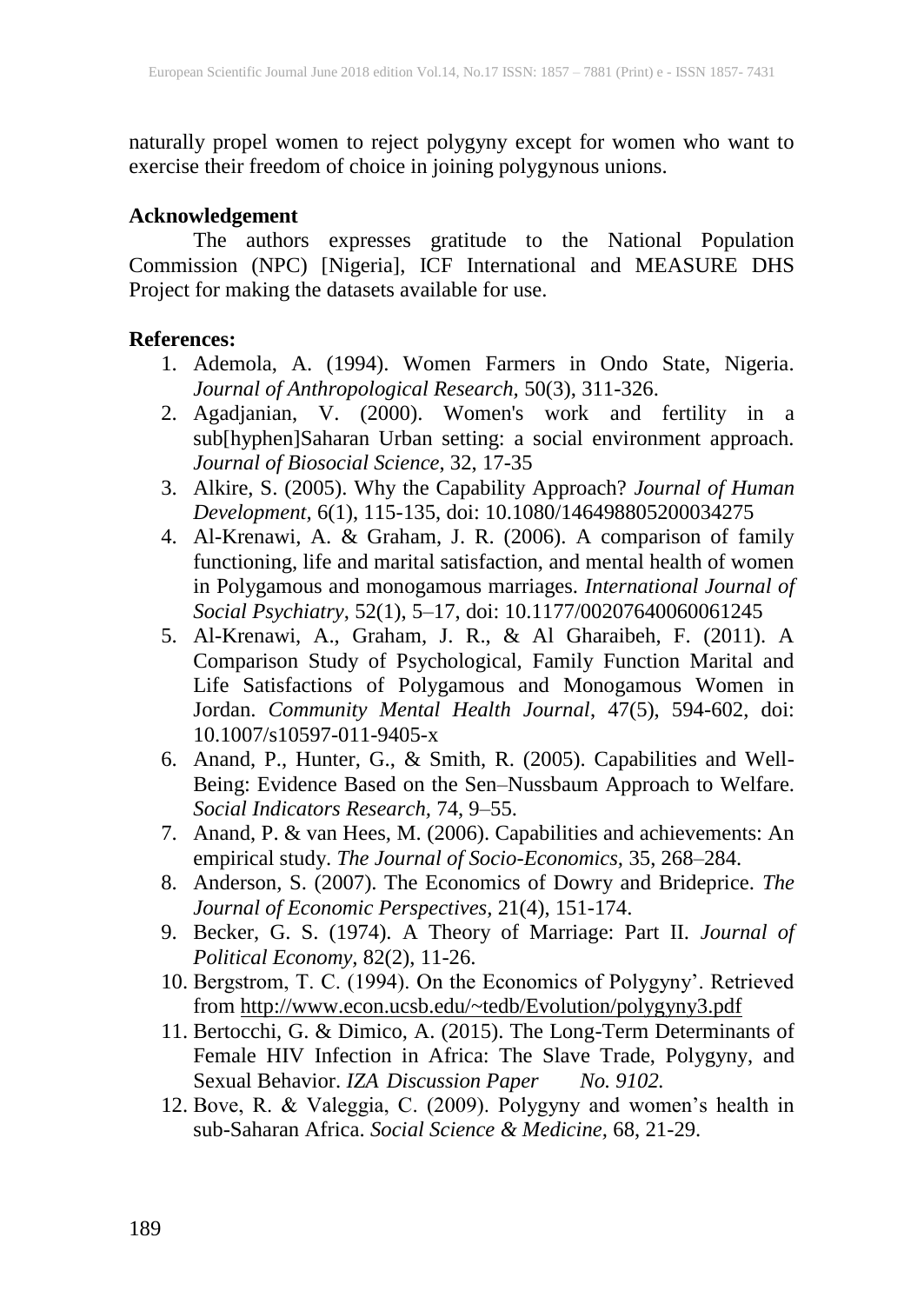- 13. Bove, R. M., Vala-Haynes, E., & Valeggia, C. (2013). Polygyny and Women's Health in Rural Mali. *Journal of Biosocial Science,* doi: 10.1017/S0021932013000059
- 14. Cahu, P. Fall, F. & Pongou, R. (2011). Demographic Transition in Africa: the Polygamy and Fertility Nexus. Retrieved from http://congress.afse.fr/docs/2011/410307demographictransitionpolyg amy.pdf
- 15. Cleuziou, J. (2015). A second wife is not really a wife': polygyny, gender relations and economic realities in Tajikistan. *Central Asian Survey,* doi: 10.1080/02634937.2015.1088228
- 16. Corroon, M., Speizer, I. S., Fotso, J-C., Akiode, A., Saad, A., Calhoun, L., & Irani, L. (2014). The Role of Gender Empowerment on Reproductive Health Outcomes in Urban Nigeria. *Maternal and Child Health Journal*, 18, 307–315, doi: 10.1007/s10995-013-1266-1
- 17. Dalon, C. (2001). The 'Good Wife': Struggles over Resources in the Kenyan Horticultural Sector. *The Journal of Development Studies,* 37(3), 51-70.
- 18. Dalton, J. T. & Leung, T. C. (2011). Why is Polygyny More Prevalent in Western Africa? An African Slave Trade Perspective. Retrieved from http://users.wfu.edu/daltonjt/PolygynySlaveTrade.pdf
- 19. Dauphin, A. (2013). The role of polygyny in the Intrahousehold efficiency of Agricultural production in West Africa. *Cahier de recherché/Working Paper* 13-23. Retrieved from https://papers.ssrn.com/sol3/papers.cfm?abstract\_id=2320017
- 20. Demo, D. H. & Acock, A. C. (1996). Singlehood, marriage, and remarriage: The effects of family structure and family relationships on mothers' well-being. *Journal of Family Issues*, 17, 388-407, doi: 10.1177/019251396017003005
- 21. Duncan, E. J. (2008). The positive effects of legalizing polygamy: love is a many splendored thing. *Duke Journal of Gender Law & Policy,* 15, 315-337.
- 22. Ezeh, A. C. (1997). Polygyny and reproductive behavior in sub Saharan Africa: a contextual analysis. *Demography,* 34(3), 355-368.
- 23. Fenske, J. (2012). African polygamy: Past and present. *MPRA Paper No. 41618*. Retrieved from https://mpra.ub.unimuenchen.de/41618/1/MPRA\_paper\_41618.pdf
- 24. Gambia Bureau of Statistics & ICF International (2014). *The Gambia Demographic and Health Survey 2013*. Banjui, The Gambia and Rockville, Maryland, USA: GBS & ICFInternational
- 25. Gould, E. D., Moav, O., & Simhon, A. (2012). Lifestyle of the rich and polygynous in Cote d' Ivoire. *Economic Letters,* 115, 404-407.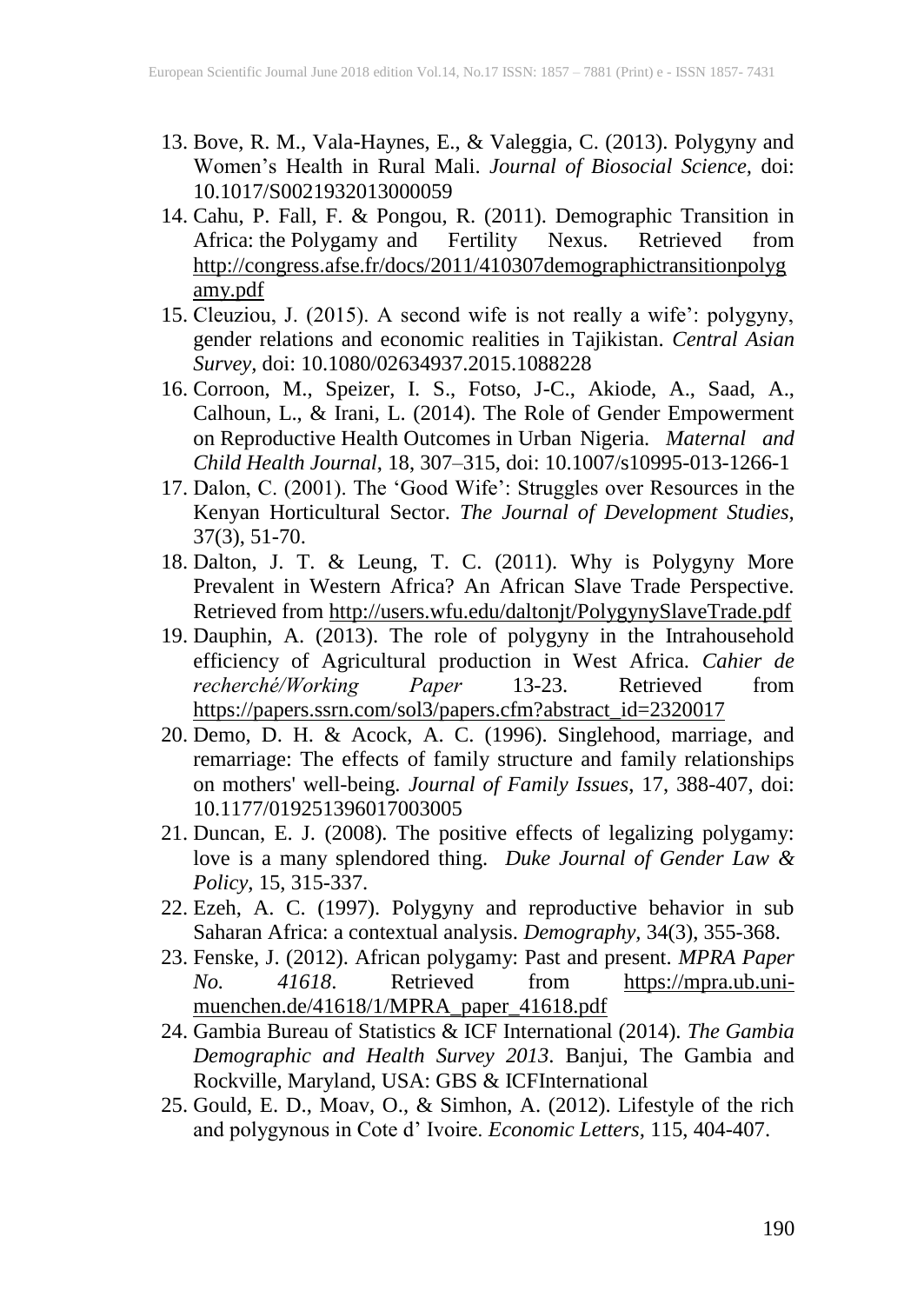- 26. Green, C., Mukuria, A., & Rubin, D. (2009). *Addressing Early Marriage in Uganda.* Washington, DC: Futures Group, Health Policy Initiative, Task Order 1.
- 27. Grossbard, A. (1976). An Economic Analysis of Polygyny: The Case of Maiduguri. *Current Anthropology,* 17(4), 701-707.
- 28. Gyimah, S. O. (2009). Polygynous marital structure and child survivorship in sub-Saharan Africa: Some empirical evidence from Ghana. *Social Science & Medicine,* 68, 334-342.
- 29. Hassouneh-Phillips, D. (2001). Polygamy and Wife Abuse: A Qualitative Study of Muslim Women in America. *Health Care for Women International,* 22(8), 735-748, doi: 10.1080/073993301753339951
- 30. Head, S. K., Zweimueller, S., Marchena, C., & Hoel, E. (2014). *Women's Lives and Challenges: Equality and Empowerment since 2000*. Rockville, Maryland, USA: ICF International
- 31. ICF International (2012). *Survey Organization Manual for Demographic and Health Surveys*. MEASURE DHS. Calverton, Maryland, USA: ICF International.
- 32. Ickowitz, A. & Mohanty, L. (2015). Why Would She? Polygyny and Women's Welfare in Ghana. *Feminist Economics,* 21(2), 77-104.
- 33. Jacoby, H. G. (1995). The Economics of polygyny in sub-Saharan Africa: Female productivity and the Demand for Wives in Cote d' Ivoire. *Journal of Political Economy,* 103(5), 938-971.
- 34. Jankowiak, W., Sudakov, M., & Wilreker, B. B. (2005). Co-wife Conflict and Cooperation. *Ethnology,* 44(1), 81-98.
- 35. Jonas, O. (2012). The practice of polygamy under the scheme of the Protocol to the African Charter on Human and Peoples' Rights on the Rights of Women in Africa: a critical appraisal. *Journal of African Studies and Development,* 4(5), 142-149.
- 36. Kishor, S. & Subaiya, L. (2008). *Understanding Women's Empowerment: A Comparative Analysis of Demographic and Health Surveys (DHS) Data*. DHS Comparative Reports No. 20. Calverton, Maryland, USA: Macro International Inc.
- 37. Larsen U. & Hollos, M. (2003). Women's empowerment and fertility decline amongthe Pare of Kilimanjaro region, Northern Tanzania. *Social Science & Medicine*, 57, 1099-1115.
- 38. Lawson, D. W., James, S, Ngadaya, E, Ngowi, B, Mfinanga, S. G. M., & Mulder, M. B. (2015). No evidence that Polygynous marriage is a Harmful cultural practice in Northern Tanzania. *PNAS,* 112(45), 13827–13832. Retrieved from www.pnas.org/cgi/doi/10.1073/pnas.1507151112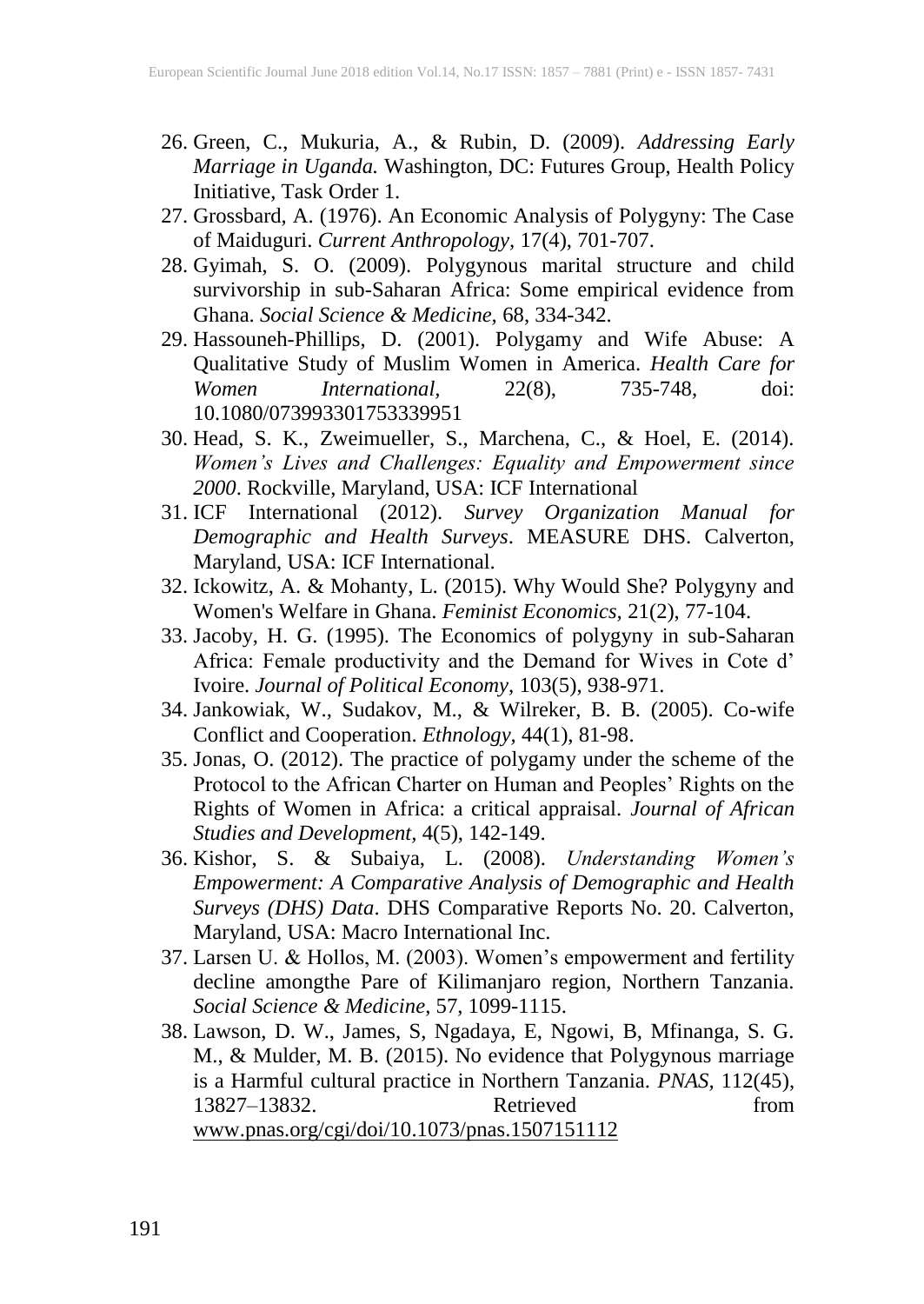- 39. LeVine, A. R., LeVine, S. E., Rowe, M. L., & Schnell-Anzola, B. (2004). Maternal Literacy and Health Behavior: a Nepalese Case Study. *Social Science & Medicine*, 58, 863-877.
- 40. Luttrell, C., Quiroz, S., Scrutton, C., & Bird, K. (2009). *Understanding and Operationalising Empowerment*. London: Overseas Development Institute
- 41. ROPOLOGY
- 42. Madhavan, S. (2002). Best of friends and worst of enemies: competition and collaboration in polygyny. *Ethnology,* 41(1), 69-84.
- 43. Moosa, N. (2009). Polygynous Muslim marriages in South Africa: Their potential impact on the incidence of HIV/AIDS. *PER/PELJ,* 12(3), 65-96.
- 44. McCauley, A. P., Robey, B., Blanc, A. K., & Geller, J. S. (1994). Opportunities for Women Through Reproductive Choice. *Population Reports*, Series M, No. 12. Baltimore, Johns Hopkins School of Public Health, Population Information Program.
- 45. National Population Commission & ICF International (2014). *Nigeria Demographic and Health Survey 2013*. Abuja, Nigeria and Rockville, Maryland, USA: NPC & ICF International
- 46. Nmah, P. E. (2012). Christianity, Polygyny and Homosexuality in Nigeria: A Theopeotics Culture of Acceptance and Rejection. *AFRREV IJAH: An International Journal of Arts and Humanities,* 1(2), 41-56.
- 47. Naksomboon, P. (2013). The Motivations for Polygyny in Nigeria. Retrieved from the contract of the contract of the contract of the contract of the contract of the contract of the contract of the contract of the contract of the contract of the contract of the contract of the contract of www.ruor.uottawa.ca/bitstream/10393/24142/1/NAKSOMBOON%2 c%20Pantiwa%202013.pdf
- 48. Nussbaum, M. (2000). *Women and Human Development: The Capabilities Approach*. Cambridge: Cambridge University Press
- 49. Nussbaum, M. C. (2005). Women's Bodies: Violence, Security, Capabilities. *Journal of Human Development,* 6(2), 167-183, doi: 10.1080/14649880500120509
- 50. Olomola, O. (2013). An appraisal of polygyny and reproductive rights of women in Nigeria. *Journal of Law and Conflict Resolution,* 5(1), 6-15.
- 51. Pong, S-L. (1995). Access to Education in Peninsular Malaysia: ethnicity, social class and gender. *Compare: A Journal of Comparative and International Education*, 25(3), 239-252, doi: 10.1080/0305792950250305
- 52. Population Reference Bureau (2000). Is Education the best Contraceptive? Retrieved from http://pdf.usaid.gov/pdf\_docs/Pnacm493.pdf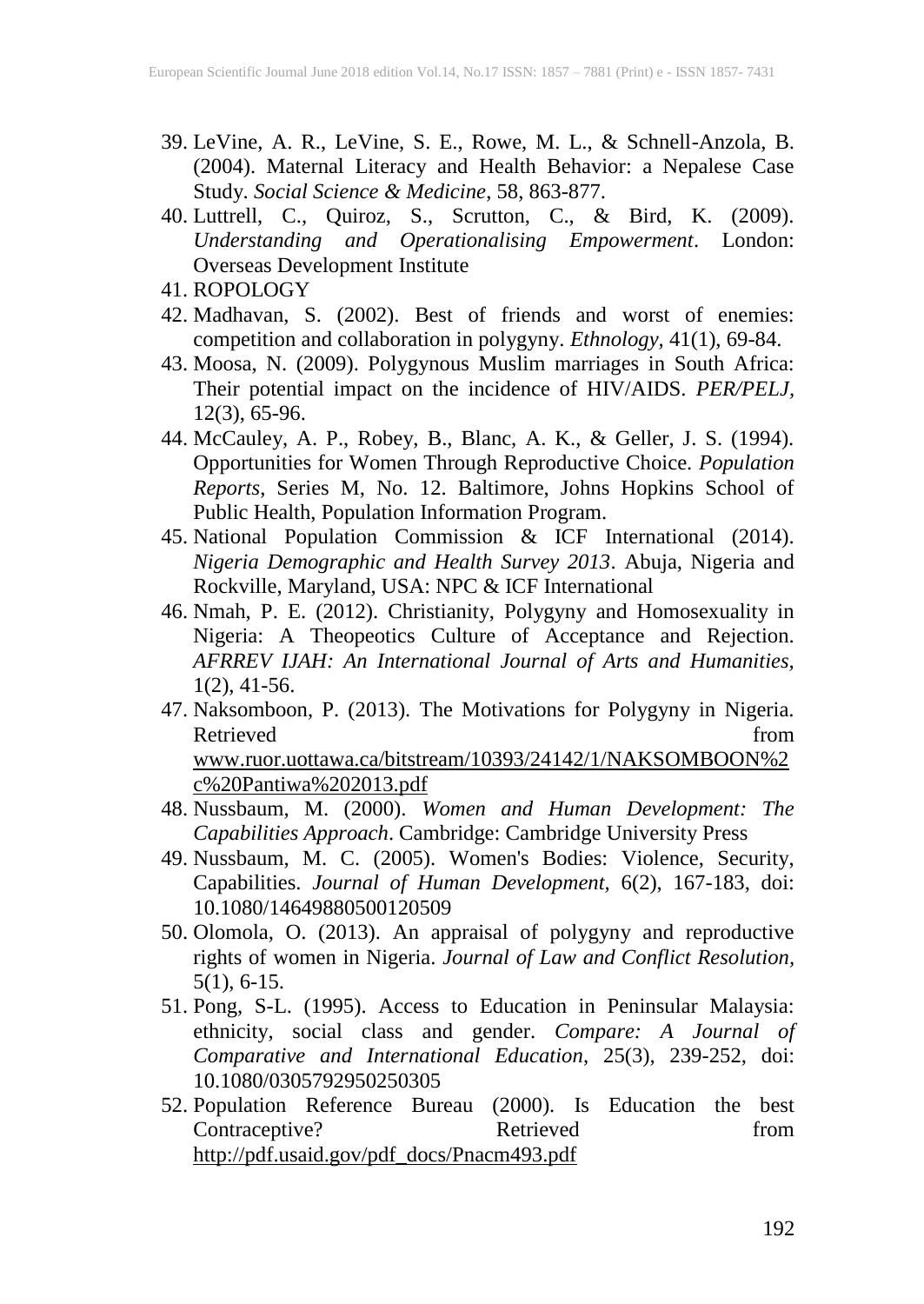- 53. Robeyns, I. (2005). The Capability Approach: a theoretical survey.<br>
Journal of Human Development. 6(1). 93-117. doi: *Journal of Human Development,* 6(1), 93-117, doi: 10.1080/146498805200034266
- 54. Sado, L., Spaho, A., & Hotchkiss, D. R. (2014). The influence of women's empowerment on maternal health care utilization: Evidence from Albania. *Social Science and Medicine,*114: 169-177,
- 55. http://dx.doi.org/10.1016/j.socscimed.2014.05.047
- 56. Scheidel, W. (2008). *Monogamy and polygyny in Greece, Rome, and World history*. Princeton/Stanford Working Papers in Classics, Version 1.0.
- 57. Sen, A. (1979). *Equality of What? Tanner Lectures on Human Values*. Stanford University. Retrieved from http://www.tannerlectures.utah.edu
- 58. Sen, A. (2005). Human Rights and Capabilities. *Journal of Human Development,* 6(2), 151-166, doi: 10.1080/14649880500120491
- 59. Schoellman, T. & Tertilt, M. (2005). Marriage Laws and Growth in Sub-Saharan Africa. Retrieved from https://www.aeaweb.org/assa/2006/0106\_0800\_1101.pdf
- 60. Seeley, J. (2012). The Changing Relationships of Co-Wives over time in rural Southern Uganda. *The Journal of Development Studies,* 48(1), 68-80.
- 61. StataCorp (2011). *Stata: Release 12: Statistical Software*. College Station, TX: StataCorp LP.
- 62. Statistics Sierra Leone & ICF International (2014). *Sierra Leone Demographic and Health Survey 2013*. Freetown, Sierra Leone and Rockville, Maryland, USA: Statistics Sierra Leone & ICF International
- 63. Struensee, V. (2005). The Contribution of Polygamy to Women's Oppression and Impoverishment: An argument for its prohibition. Retrieved from www.austlii.edu.au/journals/MurUEJL/2005/2.html
- 64. Tabi M. M., Doster C. & Cheney, T. (2010). A qualitative study of women in polygynous marriages. *International Nursing Review,* 57, 121–127.
- 65. Tertilt, M. (2005). Polygyny, Fertility, and Savings. *Journal of Political Economy,* 113(6), 1341-1371.
- 66. Tfaily, R. (2004). Do women with higher autonomy have lower fertility? Evidence from Malaysia, the Philippines, and Thailand. *Genus*, 60, No. 2, 7-32
- 67. Tomori, C., Francisco, L. V., Kennedy, C. E., Kajula-Maonga, L., Likindikoki, S., Babalola, S. O., et al. (2013). The changing cultural and economic dynamics of polygyny and concurrent sexual